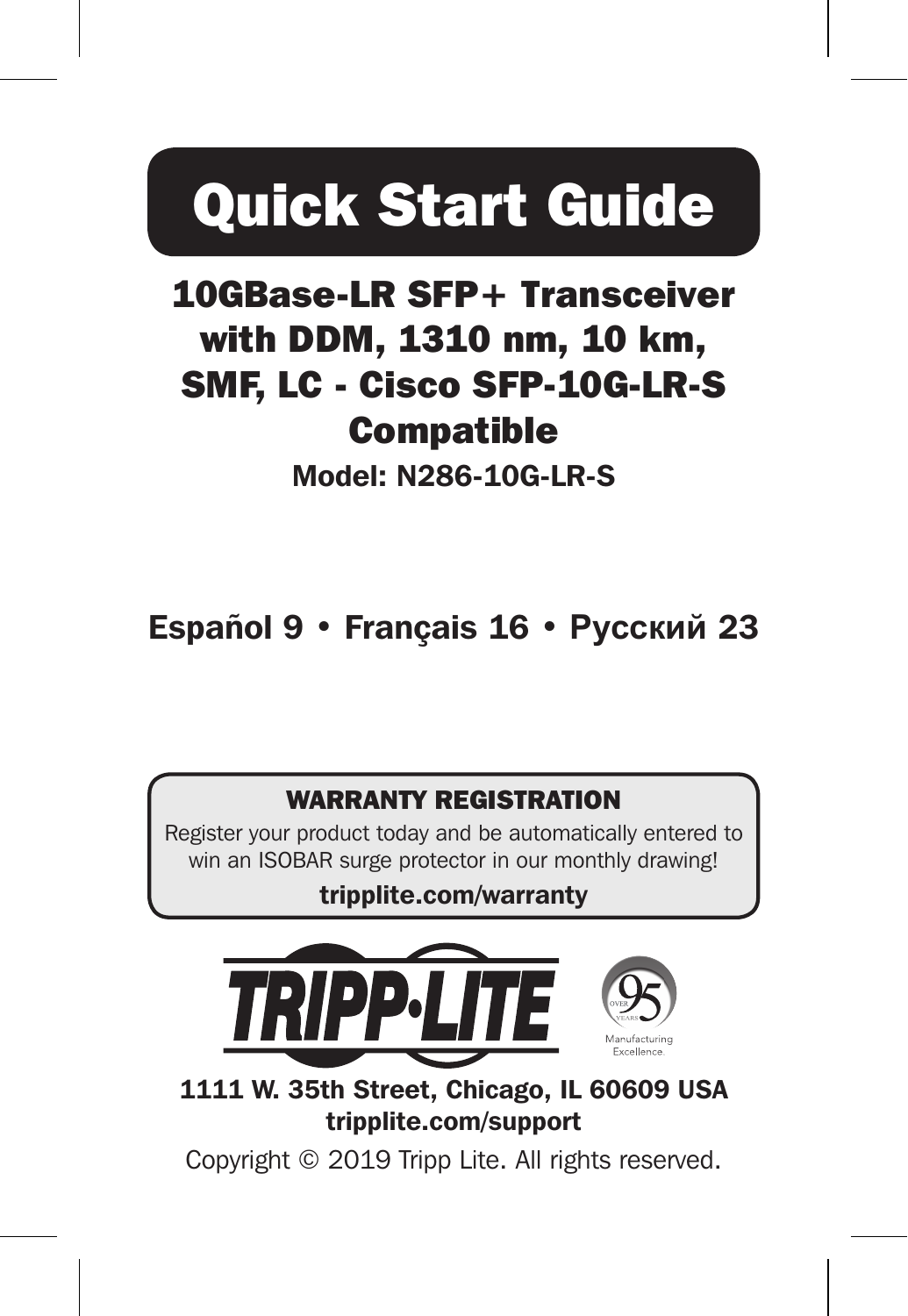### Product Features

- 10GBase-LR transceiver supports bi-directional data transfer rates up to 11.1 Gbps
- S-Class transceivers support Ethernet and commercial operating temperature ranges only
- Transmission distance up to 6 mi. (10 km) when using 8.3/125 singlemode fiber cabling
- Compliant with Common Management Spec SFF-8472 and SFF-8431 (with duplex LC receptacle)
- Supports Digital Diagnostic Monitoring (DDM)
- Full-metal housing emits low EMI
- Hot-pluggable
- Cisco switch compatible

# Package Includes

- N286-10G-LR-S
- Quick Start Guide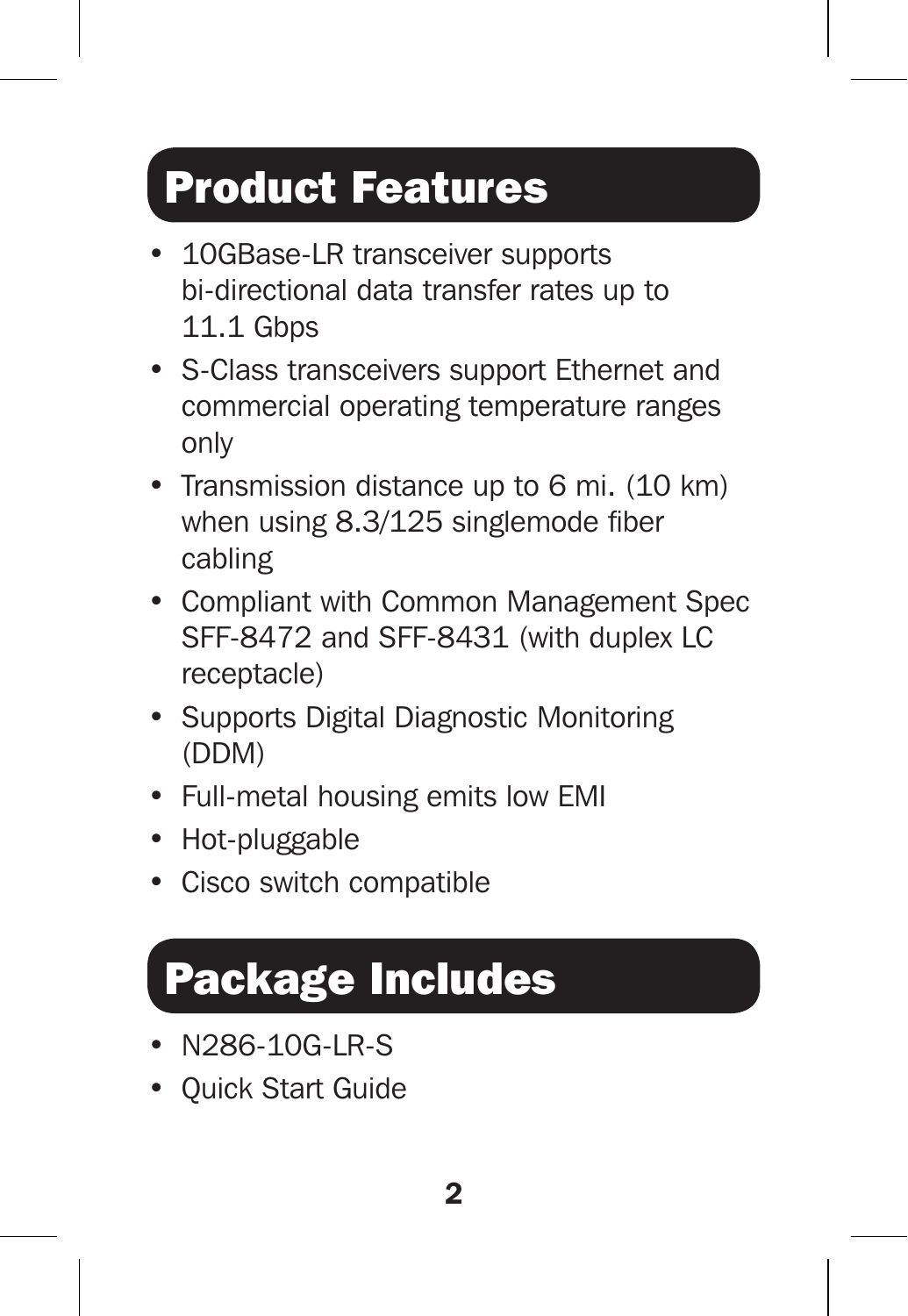## Optional Accessories

- N370-Series Duplex Singlemode 8.3/125 LC Fiber Cables
- P999-000 Anti-Static Wrist Strap

# Installation

#### *Notes:*

- *• SFP transceiver modules are static-sensitive devices that require proper handling. An anti-static ESD wrist strap or similar device should always be used when handling a transceiver module.*
- *The transceiver module should never be installed with cables already connected. Always remove cables prior to installation to avoid damaging the cable, cable connectors, and/or optical interface.*
- *Installing and uninstalling the transceiver module numerous times will shorten its useful lifespan. Do not uninstall and reinstall the module more than is absolutely necessary.*
- **1.** Remove the transceiver module from its packaging. Make sure to leave the dust plug inserted in the LC optical bores.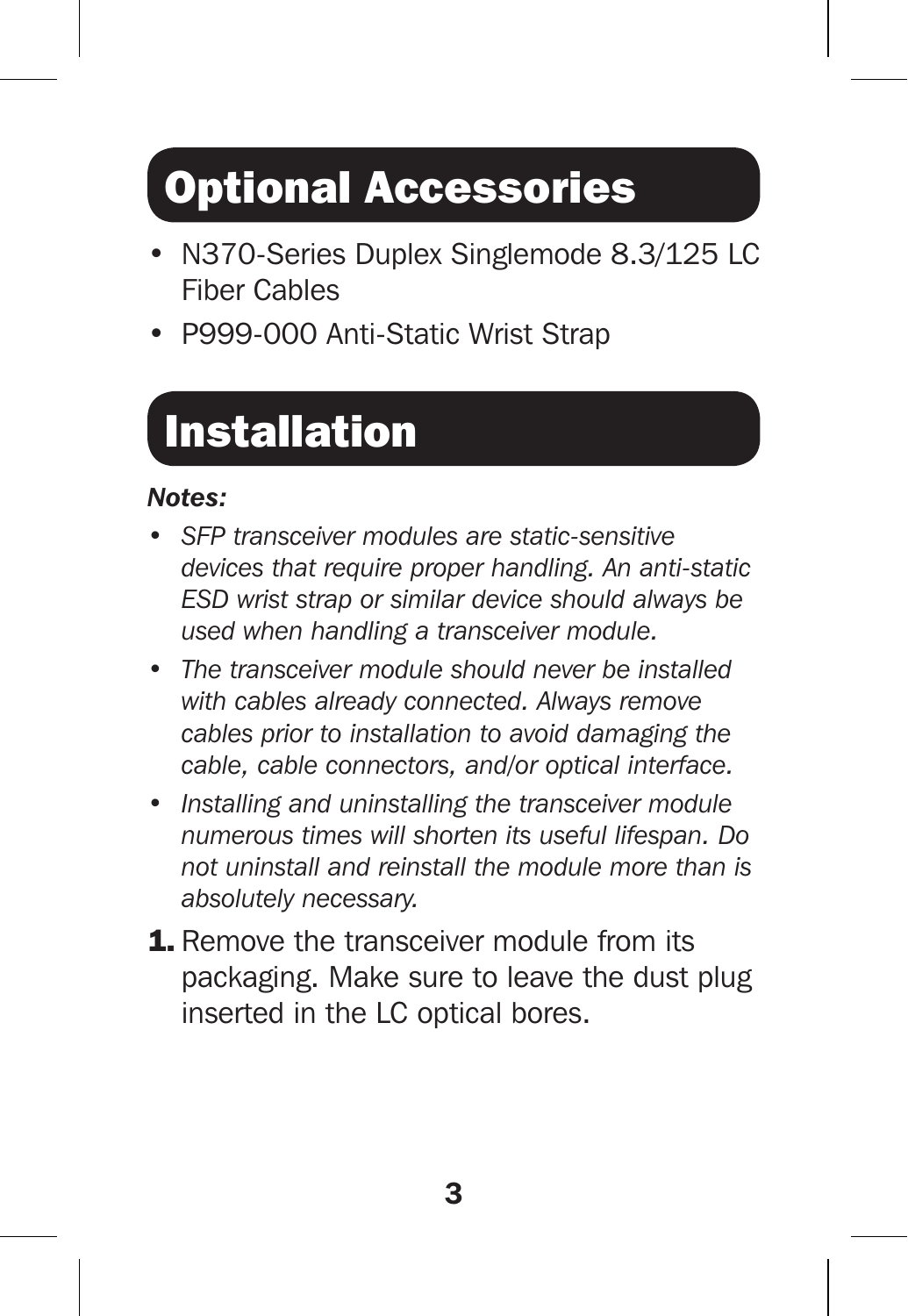### Installation

- 2. Gently insert the transceiver module into the module socket of your device. Press the dust plug until it locks into place.
- **3.** Verify the transceiver module is locked into place by trying to remove it from the module socket without releasing the latch. If it stays in place, it is seated properly. If not, reinsert it, firmly pressing on the dust plug until it locks into place.
- 4. Once you have verified the transceiver module is securely locked in place, remove the dust plug from the LC optical bores and connect your cabling.

*Note: Save the dust plug so it can be used in the event the transceiver module needs to be uninstalled and reinstalled.*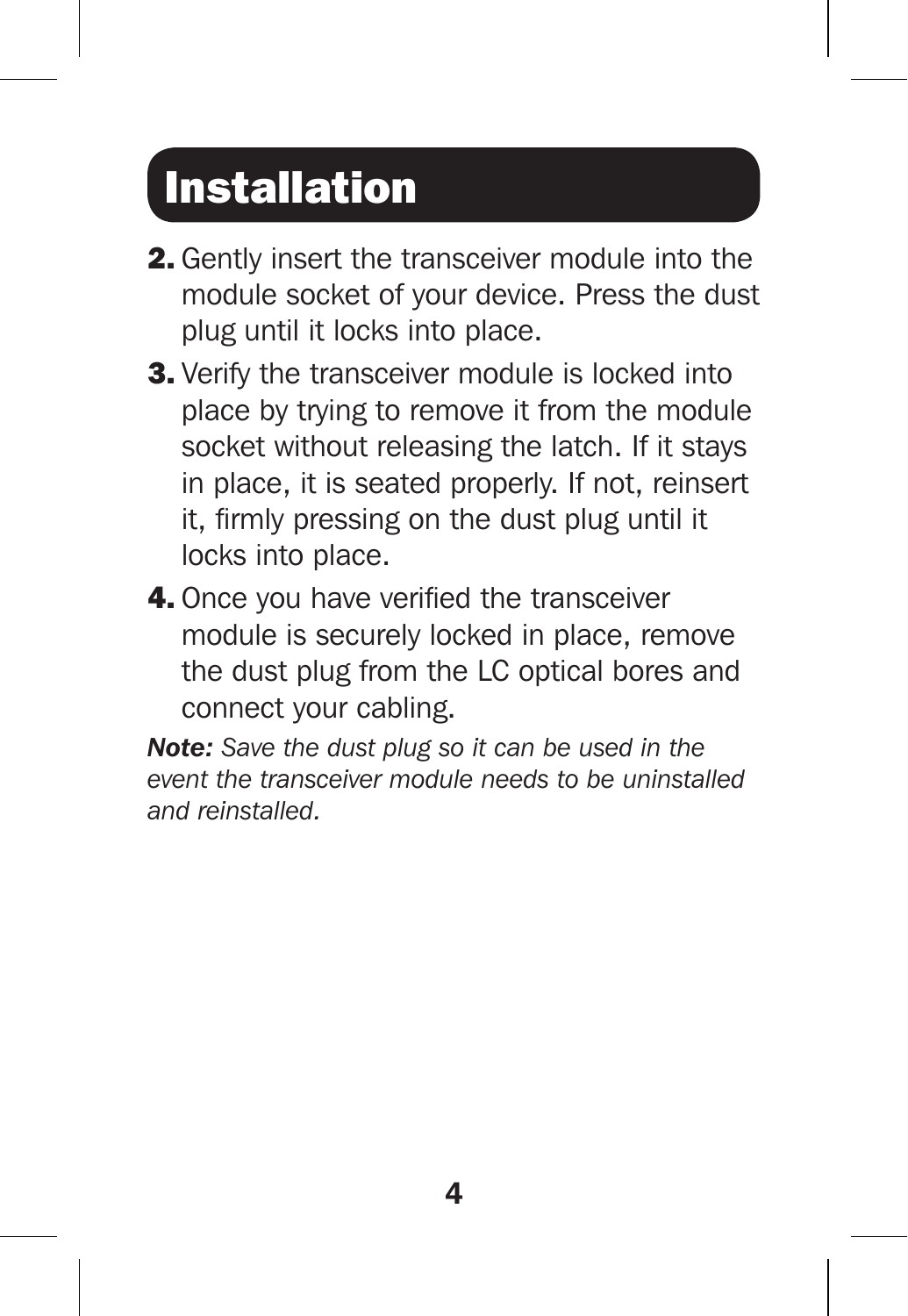# Specifications

| <b>Industry Standards</b>     | IEEE 802.3z Fiber Optic<br><b>Gigabit Ethernet</b><br>IEEE 802.3ae Fiber Optic |
|-------------------------------|--------------------------------------------------------------------------------|
|                               | 10 Gigabit Ethernet                                                            |
| Connector Type                | <b>LC Duplex</b>                                                               |
| Maximum Data Transfer<br>Rate | 11.1 Gbps                                                                      |
| Maximum Transmission          | 6 mi. (10 km) using                                                            |
| Distance                      | $8.3/125 \sim 10/125$ SMF                                                      |
|                               | cabling                                                                        |
| Wavelength                    | 1310 nm                                                                        |
| <b>Fiber Operating Mode</b>   | Half/Full Duplex                                                               |
| DDM (DOM) Support             | Yes                                                                            |
| Dimensions [H x W x D]        | 2.29 x 0.53 x 0.33 in.                                                         |
|                               | (58.38 x 13.7 x 8.5 mm)                                                        |
| Weight                        | $0.72$ oz. $(20.5 g)$                                                          |
| <b>Operating Temperature</b>  | 32°F to 158°F                                                                  |
|                               | (0 to 70°C)                                                                    |
| Storage Temperature           | -40°F to 185°F                                                                 |
|                               | $(-40 \text{ to } 85^{\circ}\text{C})$                                         |
| <b>Relative Humidity</b>      | 5 to 85%, Non-Condensing                                                       |
| Maximum TX Power              | 0 dB                                                                           |
| Minimum TX Power              | $-5 dB$                                                                        |
| Sensitivity                   | $-14dB$                                                                        |
| Power Budget                  | 9dB                                                                            |
| Power Requirement             | 3.3V                                                                           |
| <b>Power Consumption</b>      | 1.5 Watt (Max)                                                                 |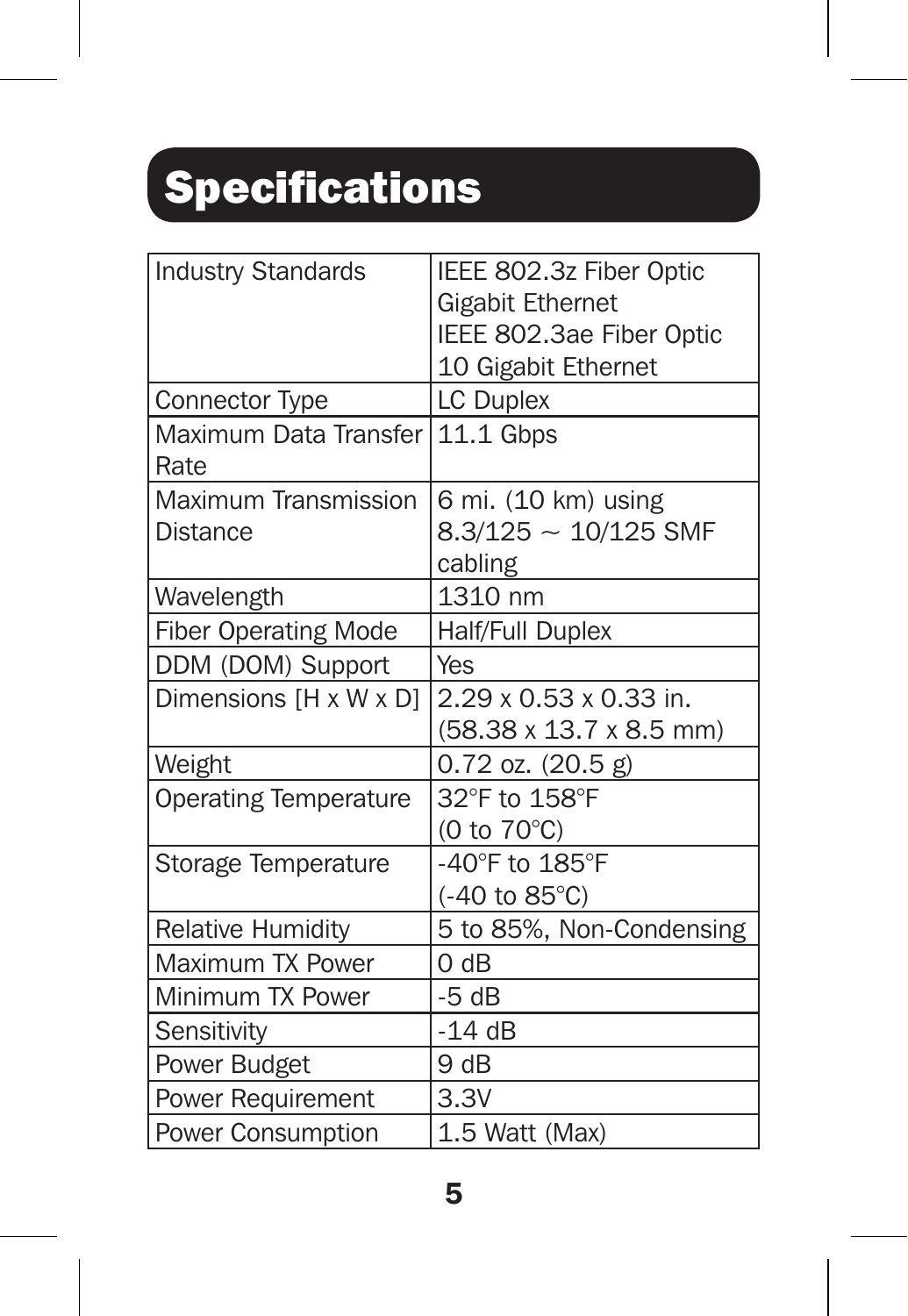### Warranty and Product Registration

#### 3-Year Limited Warranty

Seller warrants this product, if used in accordance with all applicable instructions, to be free from original defects in material and workmanship for a period of 3 years from the date of initial purchase. If the product should prove defective in material or workmanship within that period, Seller will repair or replace the product, at its sole discretion. Service under this Warranty can only be obtained by your delivering or shipping the product (with all shipping or delivery charges prepaid) to: Tripp Lite, 1111 W. 35th Street, Chicago, IL 60609 USA. Seller will pay return shipping charges. Visit tripplite.com/support before sending any equipment back for repair.

THIS WARRANTY DOES NOT APPLY TO NORMAL WEAR OR TO DAMAGE RESULTING FROM ACCIDENT, MISUSE, ABUSE OR NEGLECT. SELLER MAKES NO EXPRESS WARRANTIES OTHER THAN THE WARRANTY EXPRESSLY SET FORTH HEREIN. EXCEPT TO THE EXTENT PROHIBITED BY APPLICABLE LAW, ALL IMPLIED WARRANTIES, INCLUDING ALL WARRANTIES OF MERCHANTABILITY OR FITNESS, ARE LIMITED IN DURATION TO THE WARRANTY PERIOD SET FORTH ABOVE; AND THIS WARRANTY EXPRESSLY EXCLUDES ALL INCIDENTAL AND CONSEQUENTIAL DAMAGES. (Some states do not allow limitations on how long an implied warranty lasts, and some states do not allow the exclusion or limitation of incidental or consequential damages, so the above limitations or exclusions may not apply to you. This Warranty gives you specific legal rights, and you may have other rights which vary from jurisdiction to jurisdiction). WARNING: The individual user should take care to determine prior to use whether this device is suitable, adequate or safe for the use intended. Since individual applications are subject to great variation, the manufacturer makes no representation or warranty as to the suitability or fitness of these devices for any specific application.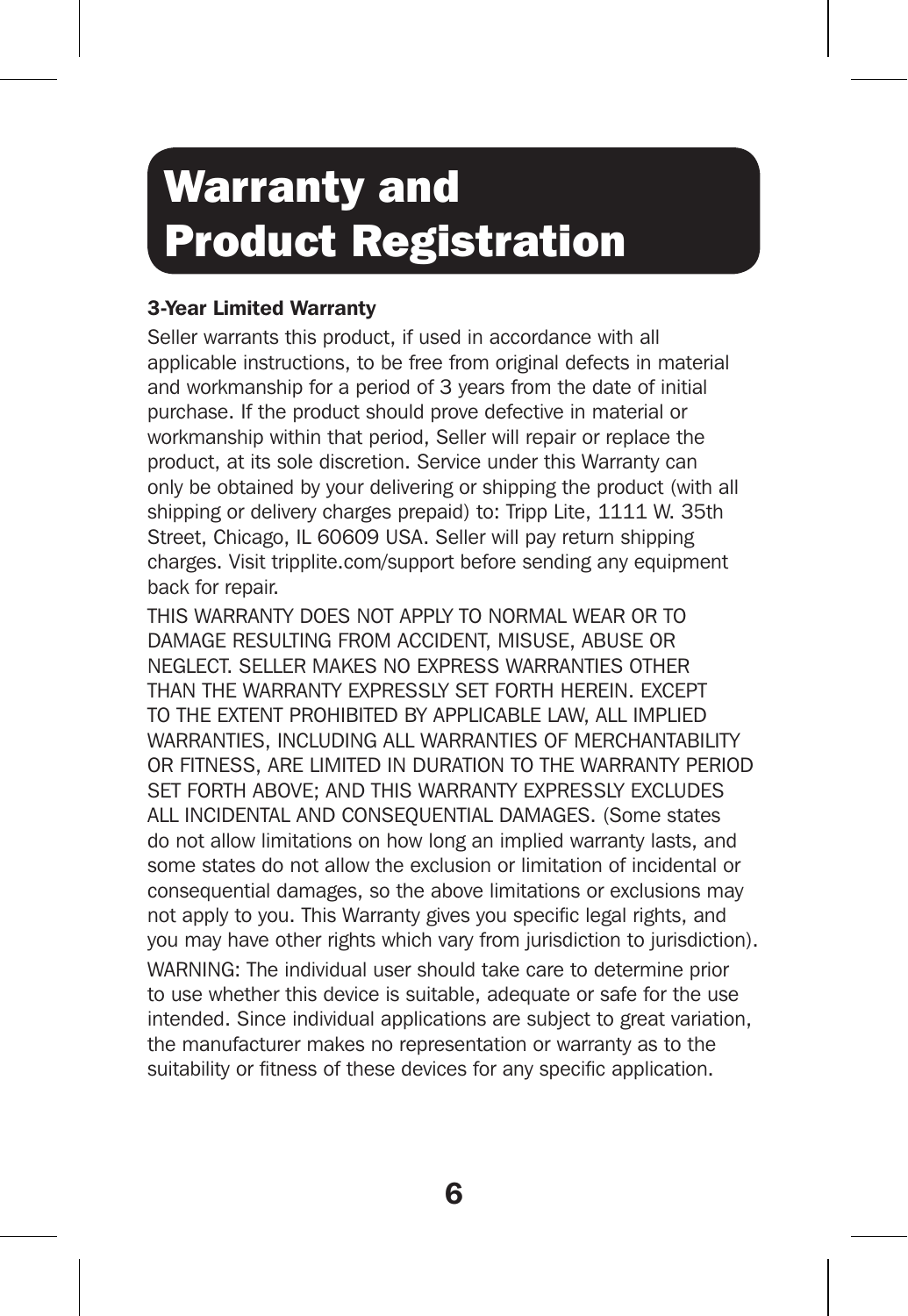### Warranty and Product Registration

#### PRODUCT REGISTRATION

Visit tripplite.com/warranty today to register your new Tripp Lite product. You'll be automatically entered into a drawing for a chance to win a FREE Tripp Lite product!\*

\* No purchase necessary. Void where prohibited. Some restrictions apply. See website for details.

#### FCC Notice, Class B

This device complies with part 15 of the FCC Rules. Operation is subject to the following two conditions: (1) This device may not cause harmful interference, and (2) this device must accept any interference received, including interference that may cause undesired operation.

Note: This equipment has been tested and found to comply with the limits for a Class B digital device, pursuant to part 15 of the FCC Rules. These limits are designed to provide reasonable protection against harmful interference in a residential installation. This equipment generates, uses and can radiate radio frequency energy and, if not installed and used in accordance with the instructions, may cause harmful interference to radio communications. However, there is no guarantee that interference will not occur in a particular installation. If this equipment does cause harmful interference to radio or television reception, which can be determined by turning the equipment off and on, the user is encouraged to try to correct the interference by one or more of the following measures:

- Reorient or relocate the receiving antenna.
- Increase the separation between the equipment and receiver.
- Connect the equipment into an outlet on a circuit different from that to which the receiver is connected.

• Consult the dealer or an experienced radio/TV technician for help. Any changes or modifications to this equipment not expressly approved by Tripp Lite could void the user's authority to operate this equipment.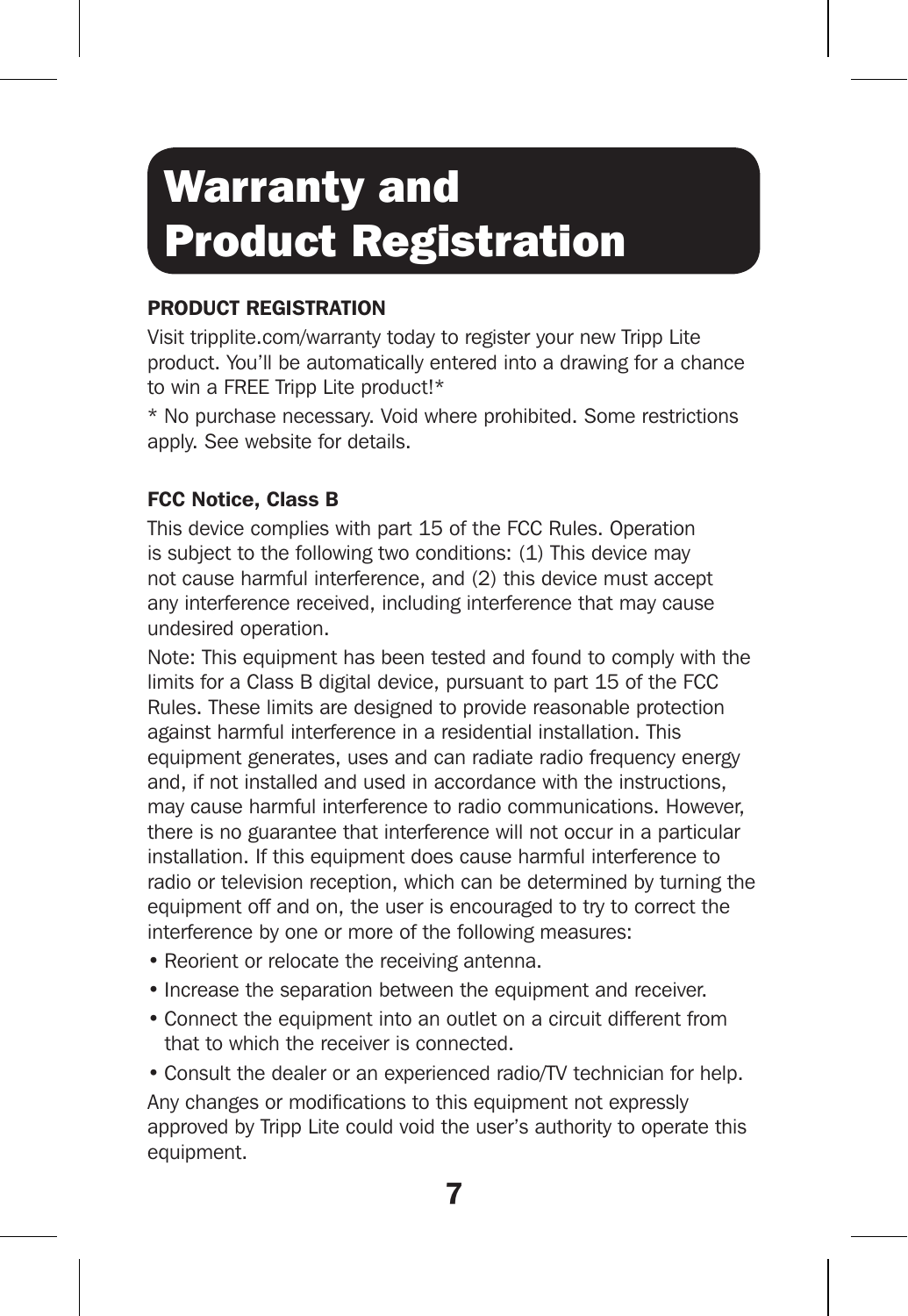### Warranty and Product Registration

#### WEEE Compliance Information for Tripp Lite Customers and Recyclers (European Union)



Under the Waste Electrical and Electronic Equipment (WEEE) Directive and implementing regulations, when customers buy new electrical and electronic equipment from Tripp Lite they are entitled to:

- Send old equipment for recycling on a one-for-one, like-forlike basis (this varies depending on the country)
- Send the new equipment back for recycling when this ultimately becomes waste

Tripp Lite has a policy of continuous improvement. Product specifications are subject to change without notice.



1111 W. 35th Street, Chicago, IL 60609 USA tripplite.com/support

19-09-128 93-3B39\_RevA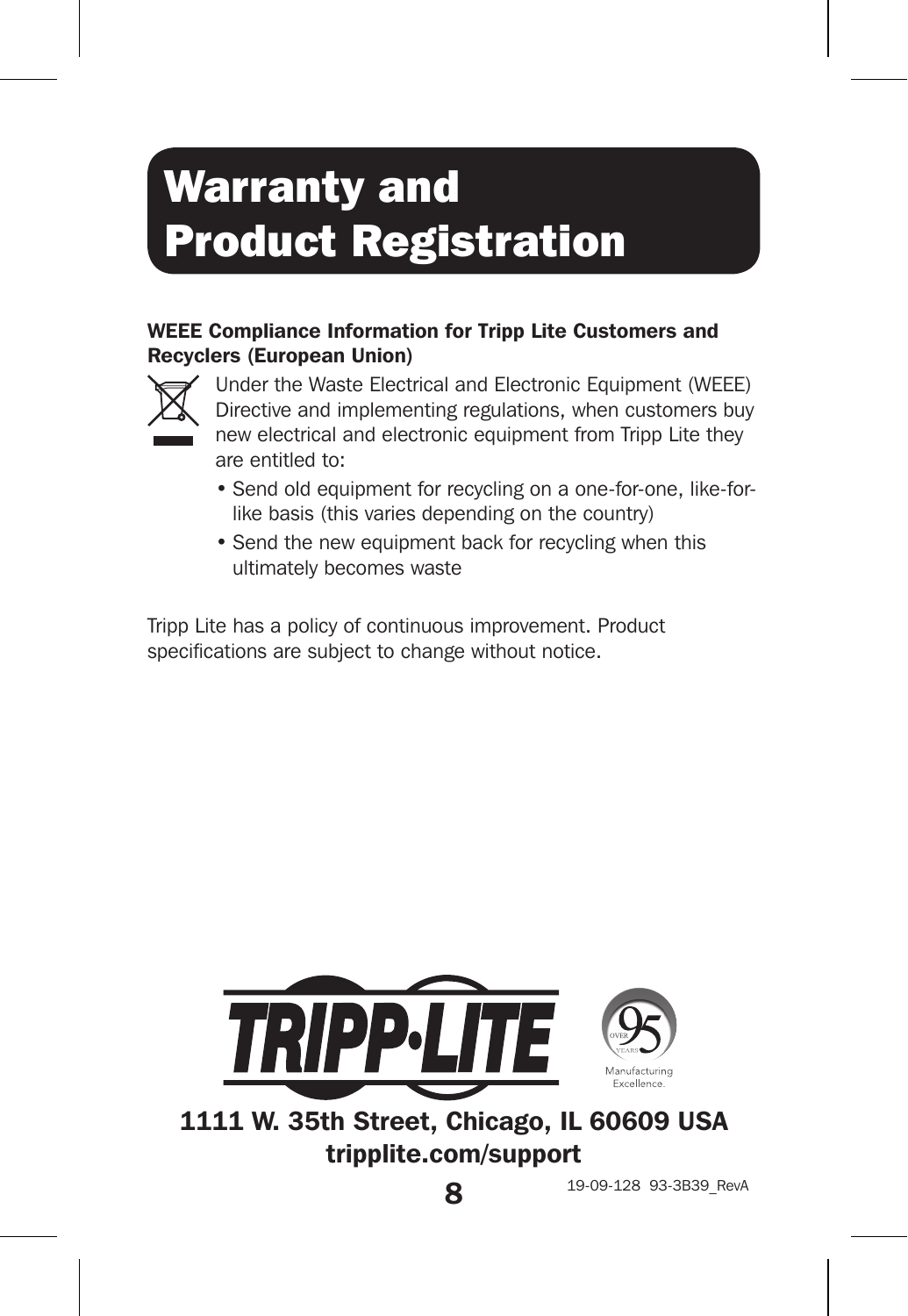# Guía de Inicio Rápido

### Transceptor SFP+ 10GBase-LR con DDM, 1310 nm, 10 km, SMF, LC – Compatible con Cisco SFP-10G-LR-S

Modelo: N286-10G-LR-S

English 1 • Français 16 • **Русский** 23



1111 W. 35th Street, Chicago, IL 60609, EE. UU. tripplite.com/support

Copyright © 2019 Tripp Lite. Todos los derechos reservados.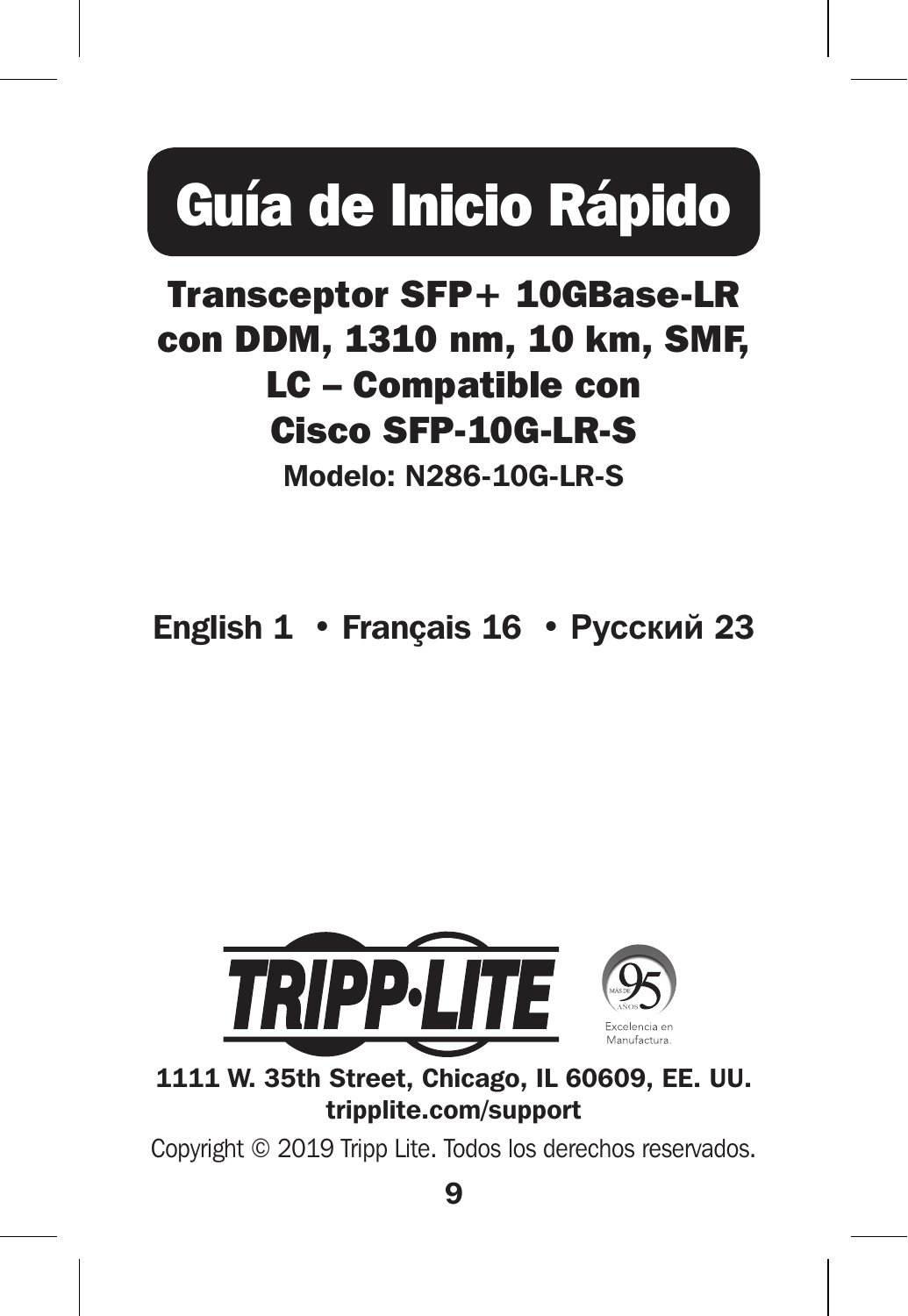### Características del Producto

- El transceptor 10Gbase-LR es compatible con velocidades de transferencia bidireccional de datos de hasta 11.1 Gbps.
- Los transceptores de Clase S solo permiten rangos de temperatura de operación comercial y Ethernet
- Distancia de transmisión hasta 10 km [6 millas] cuando se use cableado de fibra monomodo de  $8.3 \mu m/125 \mu m$
- Cumple con las Especificaciones SFF-8472 y SFF-8431 de Administración Común (con un conector LC dúplex)
- Soporta Monitoreo de Diagnóstico Digital [DDM]
- El gabinete totalmente de metal emite baja EMI
- Conexión directa
- Compatible con switch Cisco

### El Paquete Incluye

- N286-10G-LR-S
- Guía de Inicio Rápido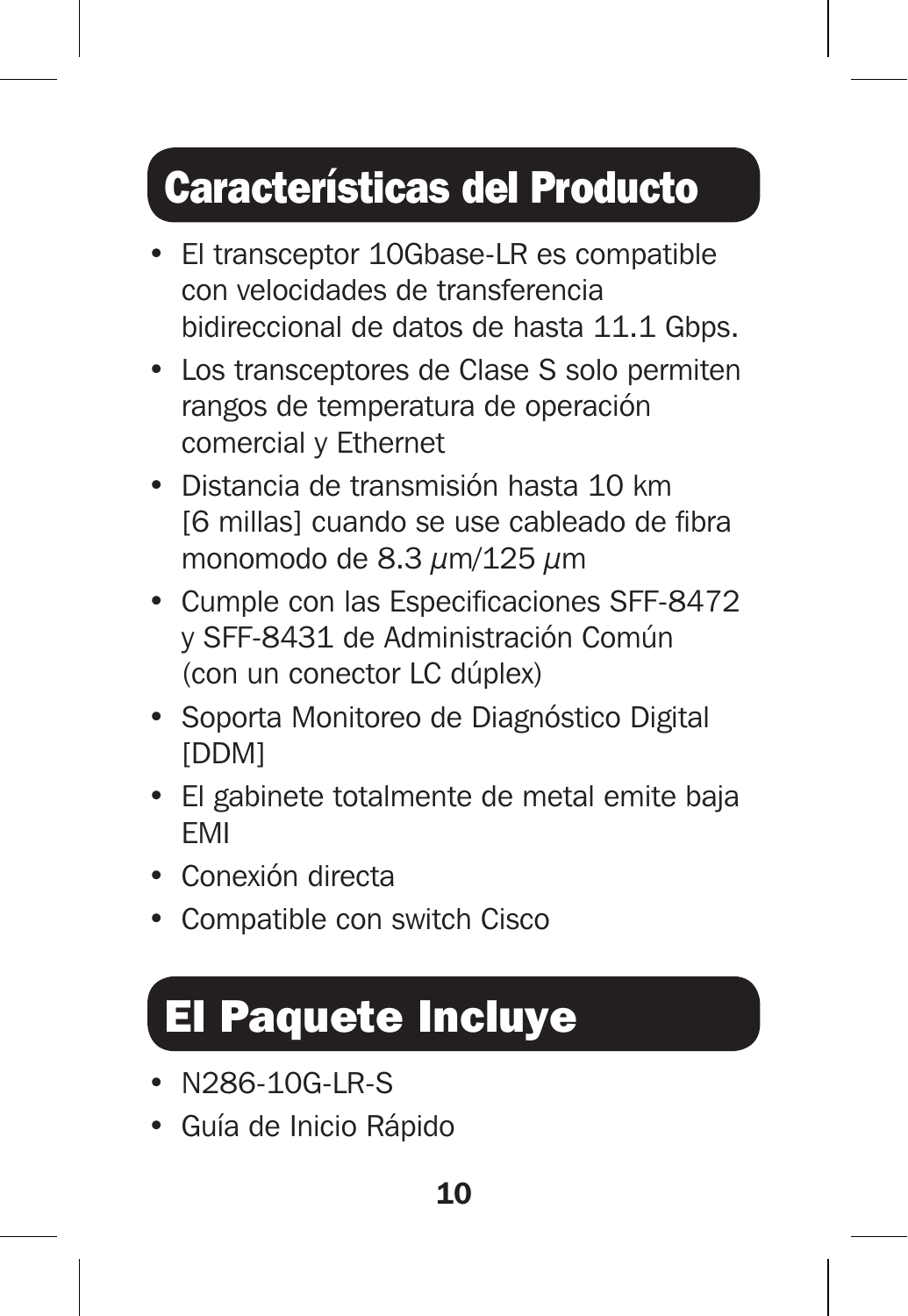### Accesorios Opcionales

- Cables de Fibra Monomodo Dúplex de 8.3  $\mu$ m/125  $\mu$ m LC de la Serie N370
- P999-000 Banda Antiestática para Muñeca

## Instalación

#### *Notas:*

- *• Los módulos transceptores SFP son dispositivos sensibles a la estática que requieren de un manejo adecuado. Debe usarse siempre una banda antiestática para muñeca [ESD] o dispositivo similar al manejar un módulo transceptor.*
- *El módulo transceptor nunca debe instalarse con los cables ya conectados. Retire siempre los cables antes de la instalación para evitar dañar el cable, los conectores del cable y/o la interfaz óptica.*
- *Instalar y desinstalar el módulo transceptor muchas veces acortará su vida útil. No desinstale y reinstale el módulo a menos que sea absolutamente necesario.*
- 1. Retire el módulo transceptor de su empaque. Asegúrese de dejar los tapones guardapolvo insertados en los orificios ópticos LC.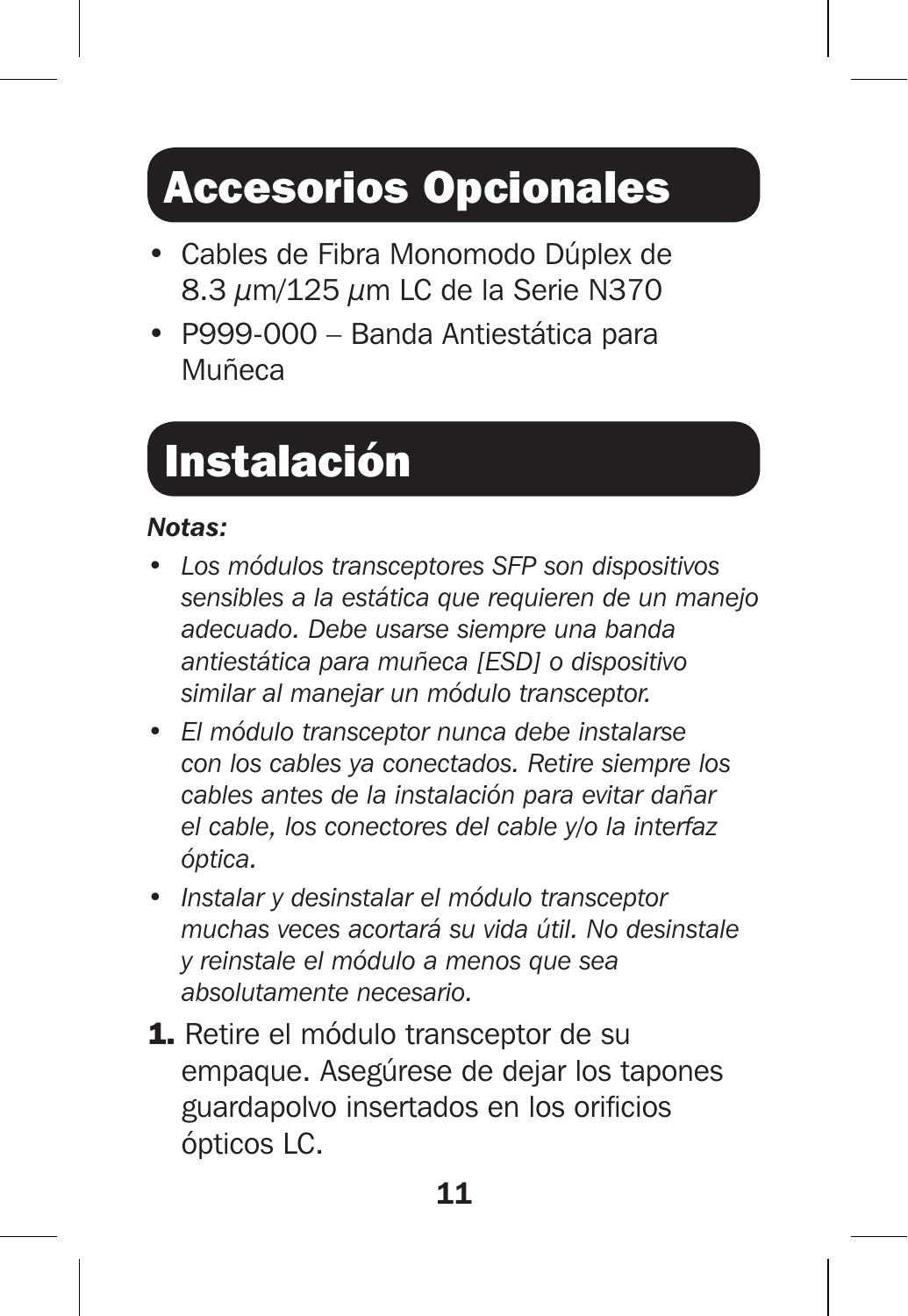## Instalación

- 2. Suavemente inserte el módulo transceptor en el zócalo del módulo de su dispositivo. Presione el tapón guardapolvo hasta asegurarlo en su lugar.
- 3. Verifique que el módulo transceptor esté asegurado en su lugar intentando sacarlo del zócalo del módulo sin soltar el pestillo. Si permanece en su lugar, está correctamente asentado. Si no, insértelo nuevamente, presionando firmemente el tapón guardapolvo hasta asegurarlo en su lugar.
- 4. Una vez haya verificado que el módulo del transceptor está asegurado en su lugar, retire el tapón guardapolvo del orificio óptico LC y conecte su cableado.

*Nota: Guarde el tapón guardapolvo para poder utilizarlo en caso de que el módulo transceptor necesite ser desinstalado y reinstalado.*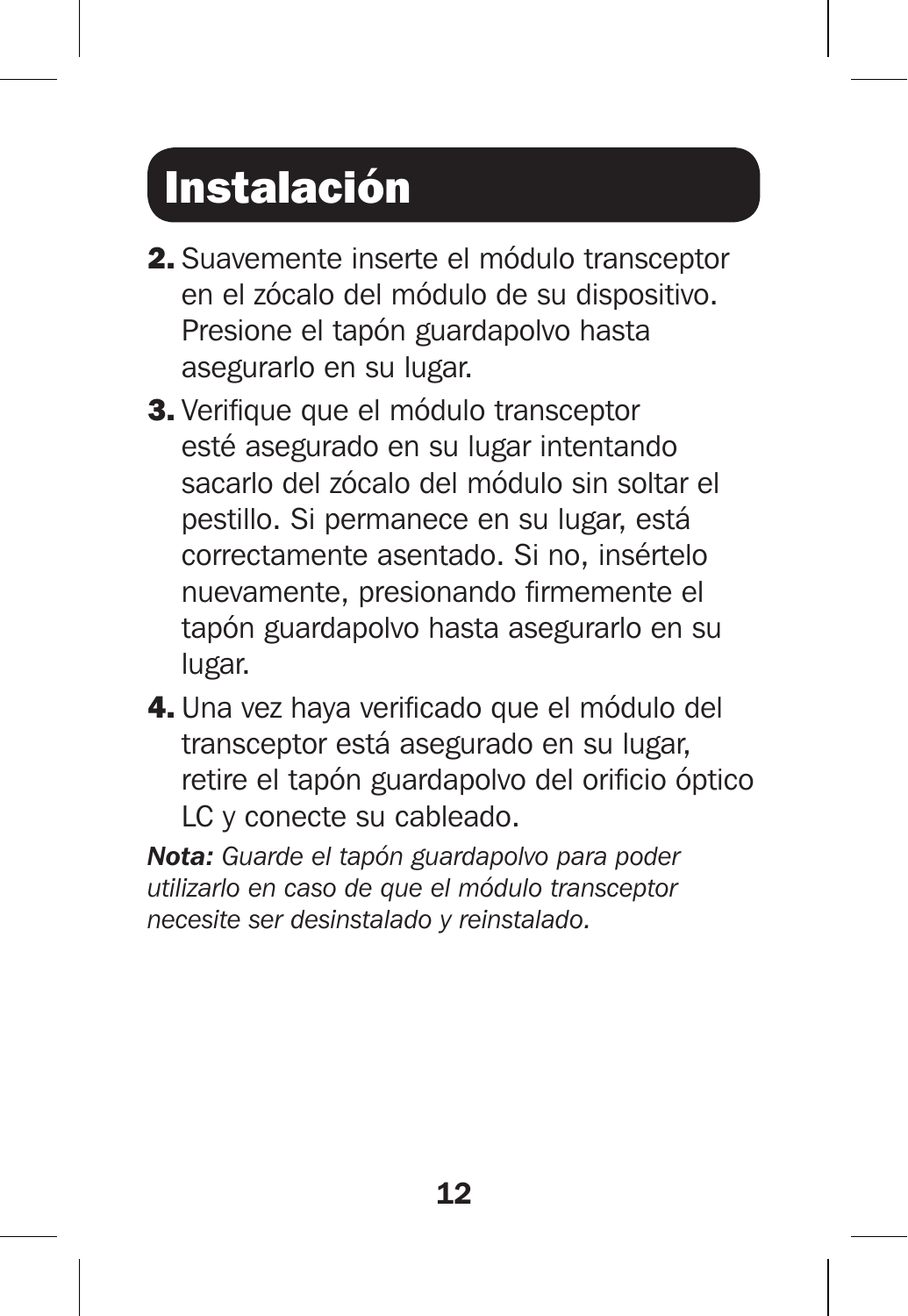# Especificaciones

| Estándares de la Industria                    | IEEE 802.3z - Fibra Óptica<br>Gigabit Ethernet<br>IEEE 802.3ae - Fibra Óptica<br>10 Gigabit Ethernet |
|-----------------------------------------------|------------------------------------------------------------------------------------------------------|
| Tipo de Conector                              | Dúplex LC                                                                                            |
| Velocidad Máxima de<br>Transferencia de Datos | 11.1 Gbps                                                                                            |
| Distancia Máxima de<br>Transmisión            | 10 km [6 millas] con la ayuda<br>de cableado de SMF de<br>$8.3/125 \sim 10/125 \ \mu m$              |
| Longitud de Onda                              | 1310 nm                                                                                              |
| Modo de Operación de<br>Fihra                 | Medio Dúplex / Dúplex                                                                                |
| Soporte para DDM (DOM)                        | Sí                                                                                                   |
| Dimensiones [A] x An x Pr]                    | 58.38 x 13.7 x 8.5 mm<br>[2.29 x 0.53 x 0.33 pulgadas]                                               |
| Peso                                          | 20.5 g [0.72 oz]                                                                                     |
| Temperatura de Operación                      | 0 °C a 70 °C<br>[32 °F a 158 °F1                                                                     |
| Temperatura de<br>Almacenamiento              | $-40$ °C a 85 °C<br>1-40 °F a 185 °F1                                                                |
| Humedad Relativa                              | 5 % a 85 %, Sin Condensación                                                                         |
| Potencia de TX Máxima                         | 0 dB                                                                                                 |
| Potencia de TX Mínima                         | $-5 dB$                                                                                              |
| Sensibilidad                                  | $-14dB$                                                                                              |
| Presupuesto de Potencia                       | 9 dB                                                                                                 |
| Requerimientos de Energía                     | 3.3V                                                                                                 |
| Consumo de Potencia                           | 1.5 Watts (Máx)                                                                                      |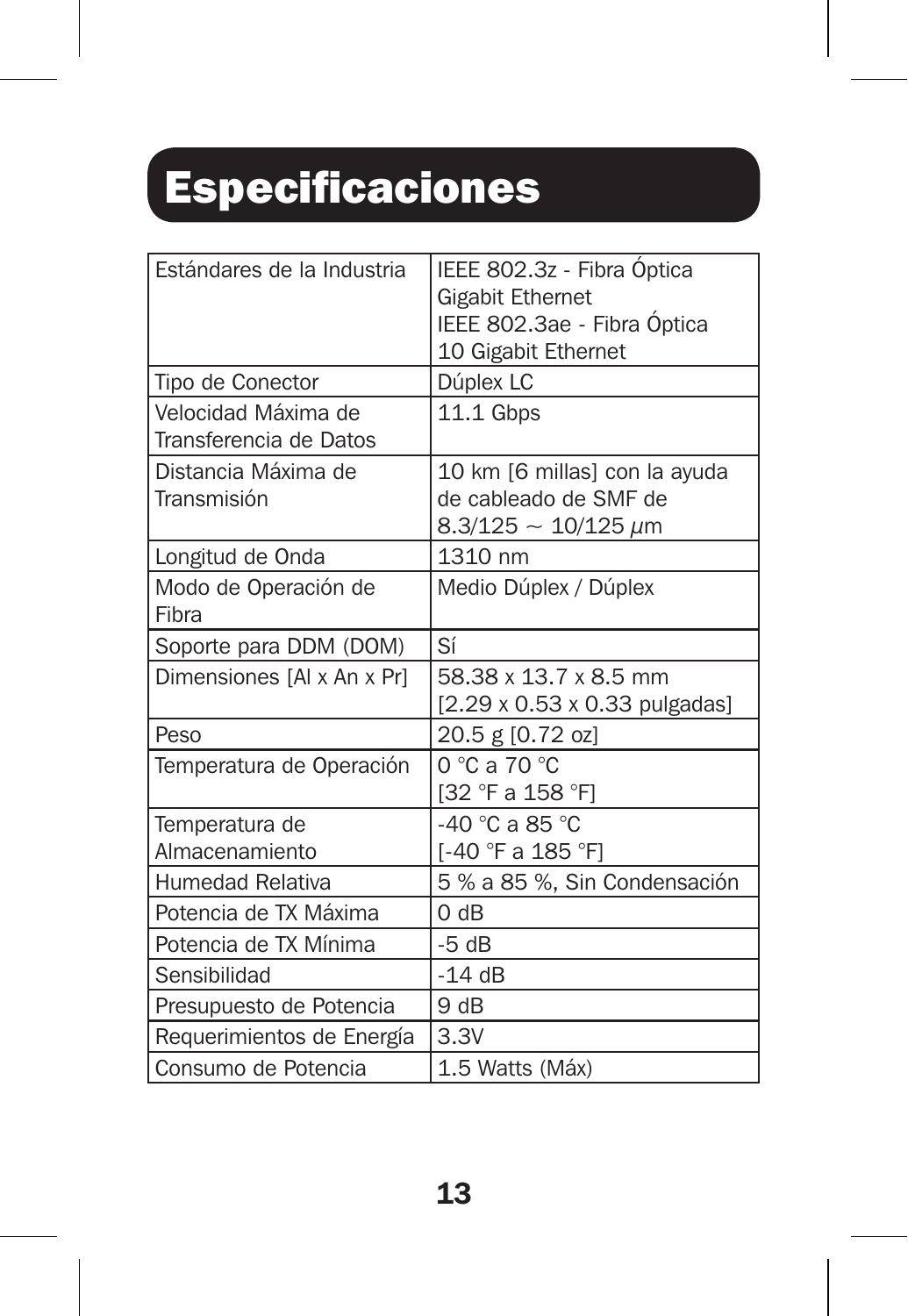### Garantía

#### Garantía Limitada de 3 años

El vendedor garantiza que este producto, si se usa de acuerdo con todas las instrucciones aplicables, está libre de defectos en cuanto a materiales y mano de obra por un período de 3 años a partir de la fecha de compra inicial. Si el producto resulta defectuoso en material o mano de obra dentro de ese período, el vendedor reparará o reemplazará el producto a su entera discreción. El servicio bajo esta garantía solo puede obtenerse entregando o embarcando el producto (con todos los cargos de envío o embarque prepagados) a: Tripp Lite, 1111 W. 35th Street, Chicago, IL 60609 EE. UU. El vendedor reembolsará los cargos de envío. Antes de devolver cualquier equipo para reparación, visite tripplite.com/support.

ESTA GARANTÍA NO SE APLICA AL DESGASTE NORMAL O A LOS DAÑOS QUE RESULTEN DE ACCIDENTES, USO INCORRECTO, USO INDEBIDO O NEGLIGENCIA. EL VENDEDOR NO OTORGA GARANTÍAS EXPRESAS DISTINTAS A LA ESTIPULADA EN EL PRESENTE. SALVO EN LA MEDIDA EN QUE LO PROHÍBAN LAS LEYES APLICABLES, TODAS LAS GARANTÍAS IMPLÍCITAS, INCLUIDAS TODAS LAS GARANTÍAS DE COMERCIALIZACIÓN O IDONEIDAD, ESTÁN LIMITADAS EN DURACIÓN AL PERÍODO DE GARANTÍA ESTABLECIDO; ASIMISMO, ESTA GARANTÍA EXCLUYE EXPRESAMENTE TODOS LOS DAÑOS INCIDENTALES E INDIRECTOS. (Algunos estados no permiten limitaciones en cuanto a la duración de una garantía implícita y algunos estados no permiten la exclusión o limitación de daños incidentales o indirectos, de modo que las limitaciones anteriores pueden no aplicar para usted. Esta garantía le otorga derechos legales específicos y usted puede tener otros derechos que pueden variar de una jurisdicción a otra). ADVERTENCIA: antes de usarlo, cada usuario debe tener cuidado al determinar si este dispositivo es adecuado o seguro para el uso previsto. Ya que las aplicaciones individuales están sujetas a gran variación, el fabricante no garantiza la adecuación de estos dispositivos para alguna aplicación específica.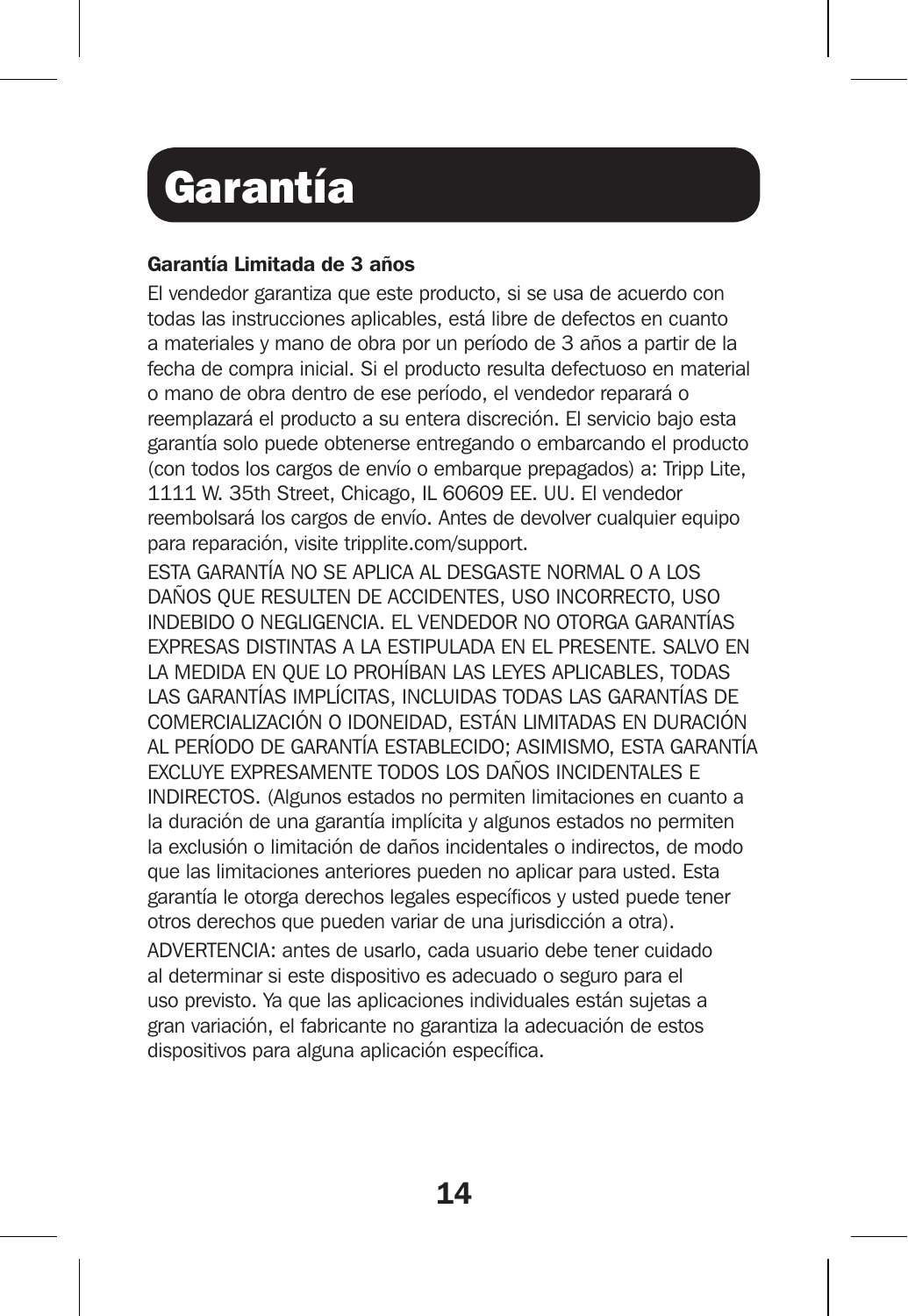# Garantía

#### Información de Cumplimiento con WEEE para Clientes y Recicladores de Tripp Lite (Unión Europea)



Conforme a la Directiva de Residuos de Equipos Eléctricos y Electrónicos (WEEE) y regulaciones aplicables, cuando los clientes adquieren un equipo eléctrico y electrónico nuevo de Tripp Lite están obligados a:

- Enviar el equipo viejo a reciclaje en una base de uno por uno, semejante por semejante (esto varía de un país a otro)
- Envíe el equipo nuevo para reciclaje una vez que finalmente sea un desecho

Tripp Lite tiene una política de mejora continua. Las especificaciones del producto están sujetas a cambios sin previo aviso.



1111 W. 35th Street, Chicago, IL 60609, EE. UU. tripplite.com/support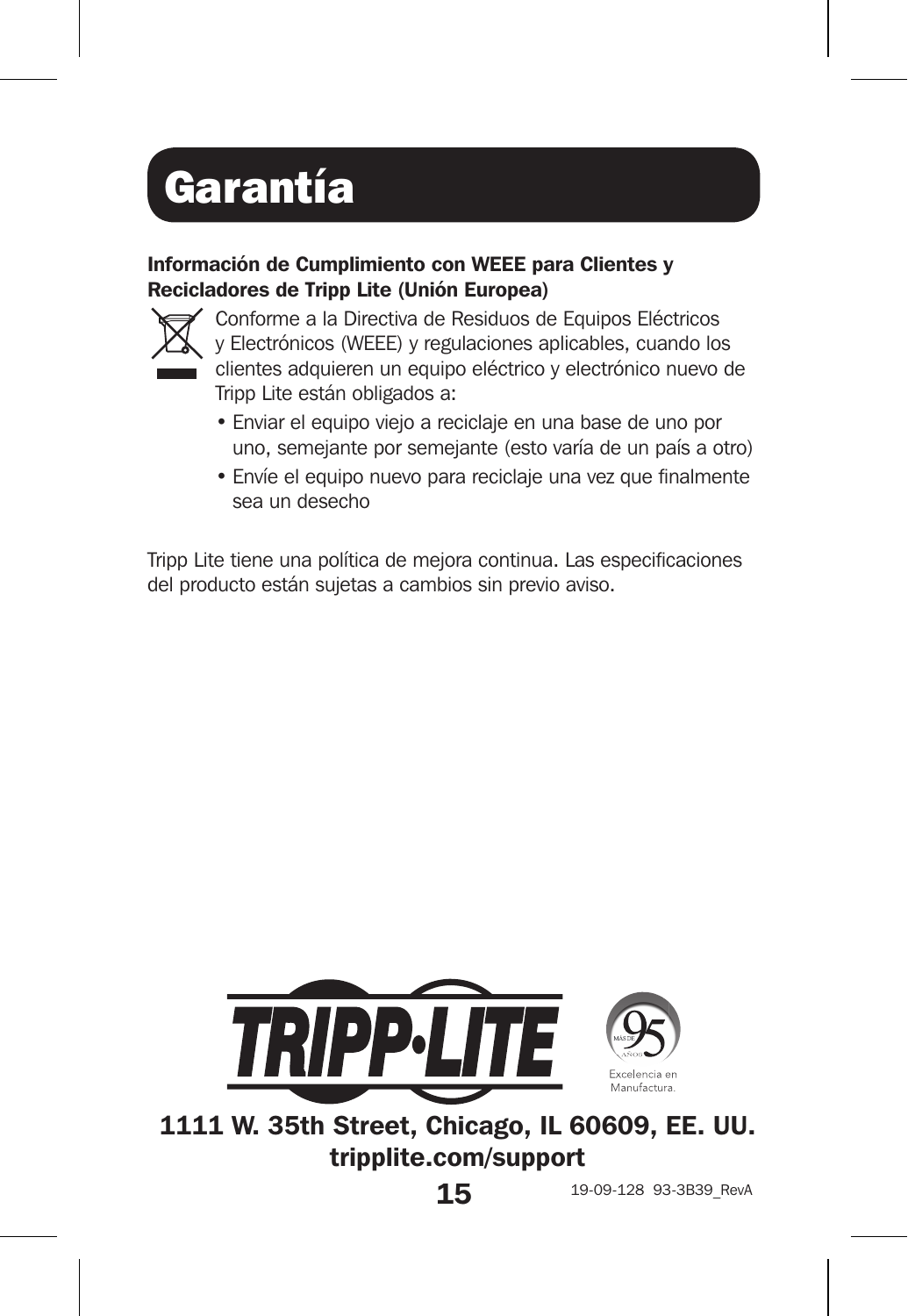# Guide de démarrage rapide

### Émetteur-récepteur 10GBase-LR SFP+ avec DDM, 1 310 nm, 10 km, SMF, LC – compatible Cisco SFP-10G-LR-S

Modèle : N286-10G-LR-S

English 1 • Español 9 • **Русский** 23



1111 W. 35th Street, Chicago, IL 60609 USA tripplite.com/support

Droits d'auteur © 2019 Tripp Lite. Tous droits réservés.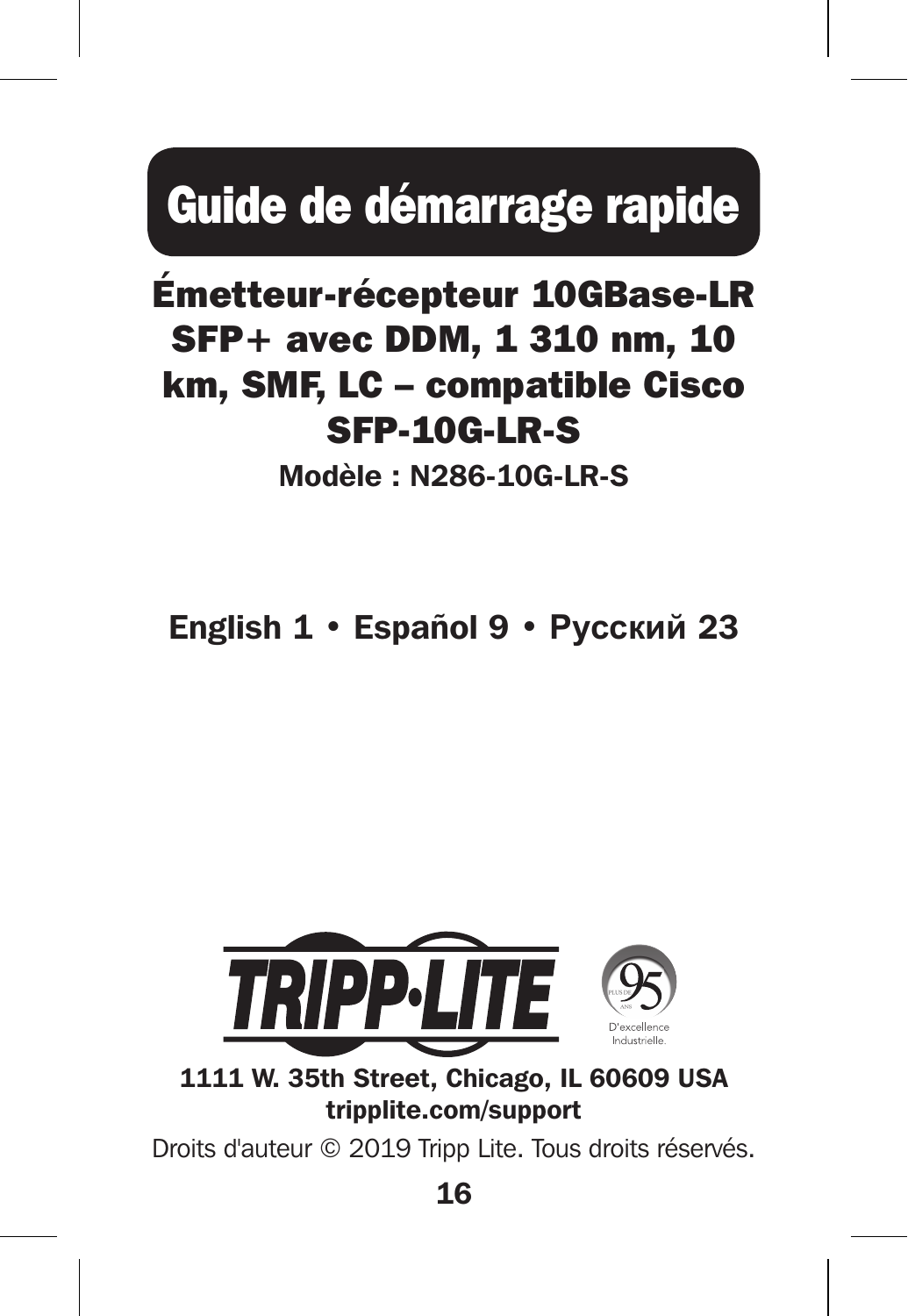### Caractéristiques du produit

- L'émetteur-récepteur 10GBase-LR prend en charge des taux de transfert de données bidirectionnels pouvant atteindre jusqu'à 11,1 Gbps.
- Les émetteurs-récepteurs de classe 5 prennent en charge Ethernet et les plages de température de fonctionnement commercial uniquement
- Distance de transmission pouvant atteindre jusqu'à 10 km (6 miles) en utilisant le câblage à fibres singlemode 8.3/125
- Conforme avec les spécifications de la gestion commune SFF-8472 et SFF-8431 (avec prise LC duplex)
- Prend en charge la surveillance diagnostique numérique (DDM)
- Le boîtier entièrement en métal émet de faibles EMI
- Connectable à chaud
- Compatible avec le commutateur Cisco

### L'emballage comprend

- N286-10G-LR-S
- Guide de démarrage rapide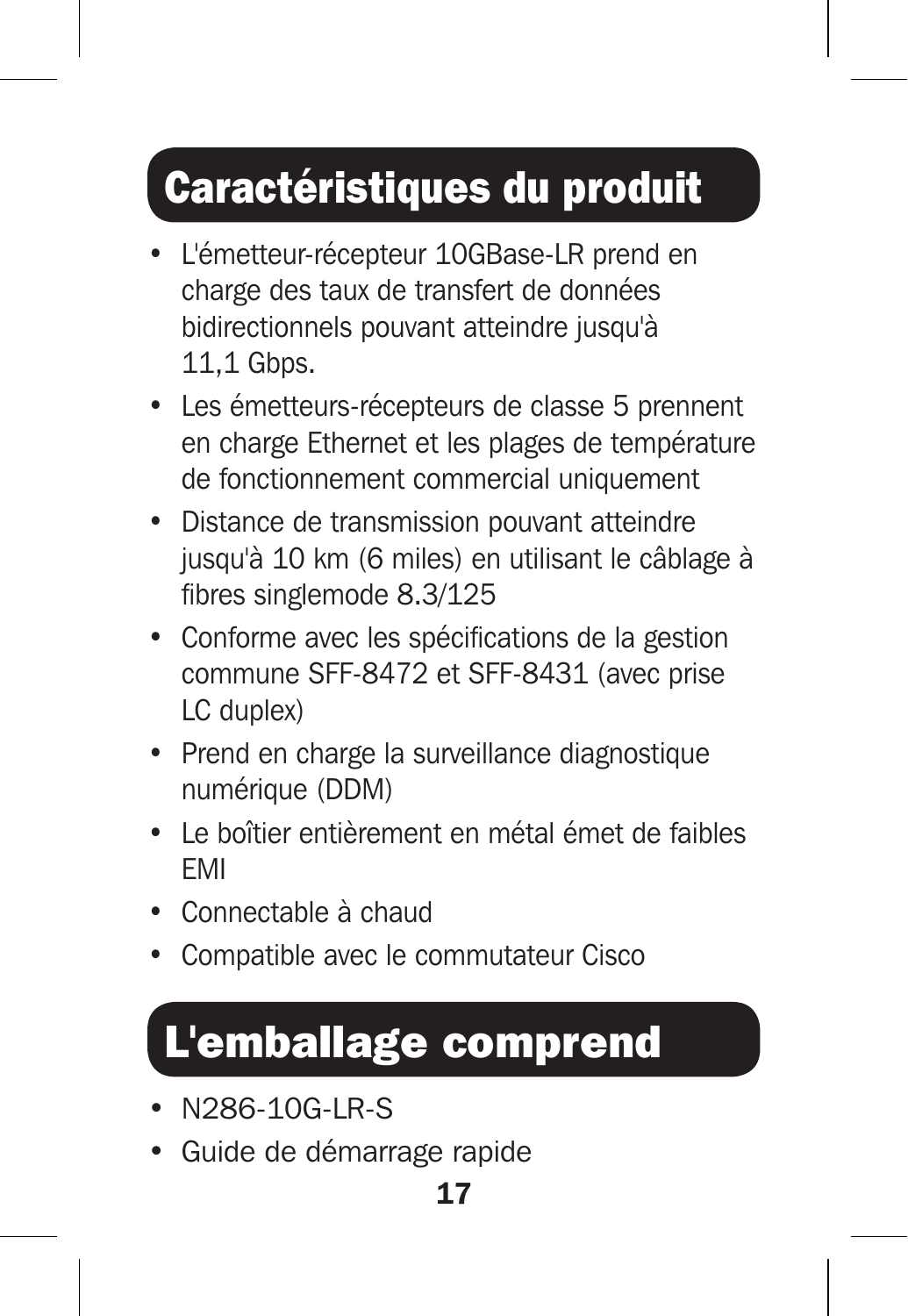### Accessoires en option

- Câbles à fibres Duplex Singlemode 8.3/125 LC de la série N370
- Bracelet antistatique P999-000

# Installation

#### *Remarques :*

- *• Les modules des émetteurs-récepteurs SFP sont des dispositifs sensibles à l'électricité statique et exigent une manutention adéquate. Un bracelet antistatique ESD ou un dispositif semblable devrait toujours être utilisé lors de la manutention.*
- *Le module de l'émetteur-récepteur ne devrait jamais être installé avec des câbles déjà connectés. Toujours retirer les câbles avant l'installation pour éviter d'endommager le câble, les connecteurs de câble et/ou l'interface optique.*
- *L'installation et la désinstallation à plusieurs reprises du module de l'émetteur-récepteur écourtera sa durée de vie utile. Ne pas désinstaller puis réinstaller le module plus qu'il n'est absolument nécessaire.*
- 1. Retirer le module de l'émetteur-récepteur de son emballage. S'assurer de laisser le bouchon protecteur branché dans les alésages optiques LC.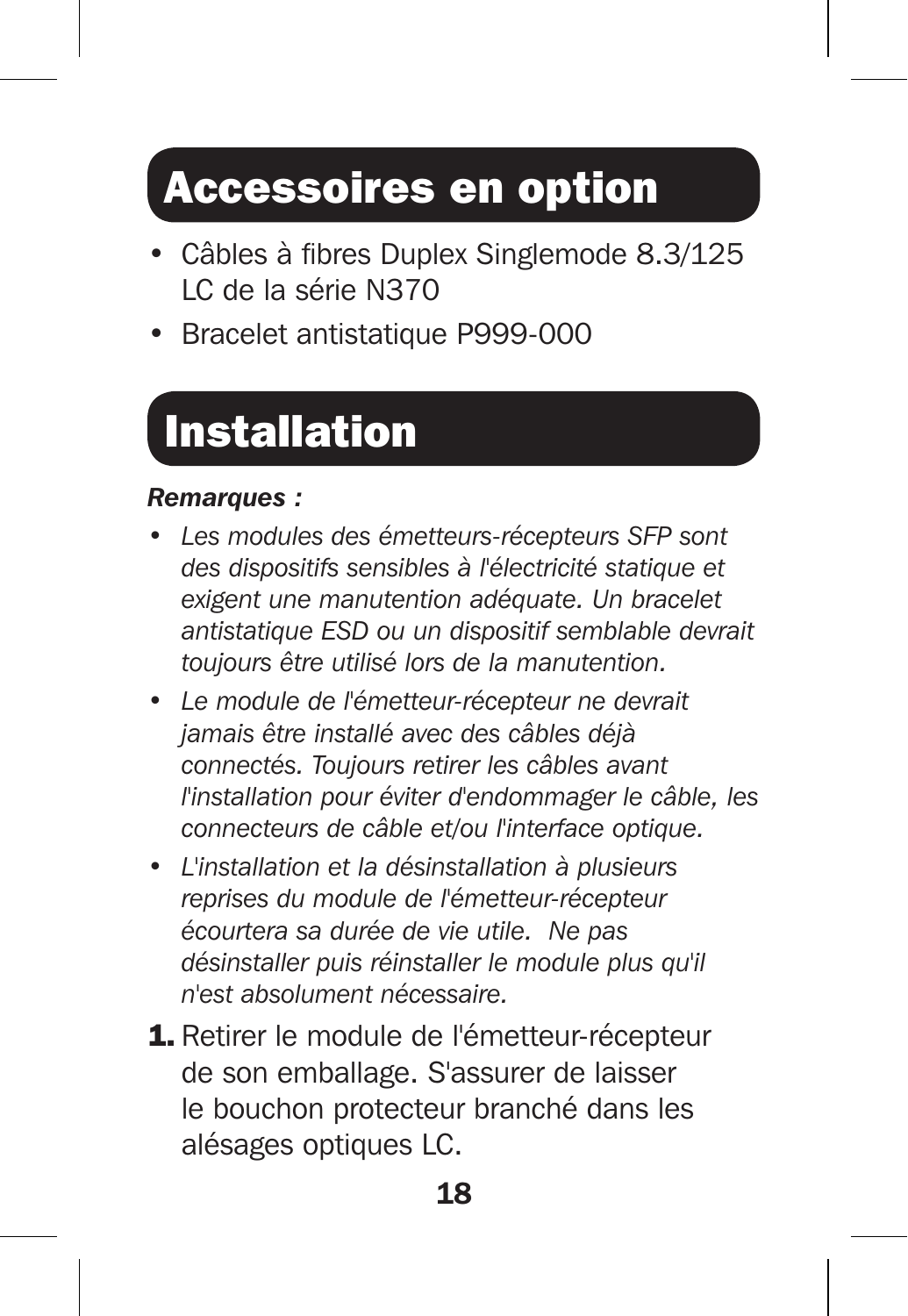## Installation

- 2. Insérer délicatement le module de l'émetteur-récepteur dans le support du module de l'appareil. Appuyer sur le bouchon protecteur jusqu'à ce qu'il se verrouille en place.
- 3. Vérifier que le module de l'émetteurrécepteur est verrouillé en place en tentant de le retirer du support du module sans relâcher le loquet. S'il demeure en place, il est bien installé. Sinon, le réinsérer en appuyant fermement sur le bouchon protecteur jusqu'à ce qu'il se verrouille en place.
- 4. Après avoir vérifié que le module de l'émetteur-récepteur est solidement verrouillé en place, retirer le bouchon protecteur des alésages optiques LC et connecter le câblage.

*Remarque : Conserver le bouchon protecteur de façon à ce qu'il puisse être utilisé si le module de l'émetteur-récepteur devait être désinstallé puis réinstallé.*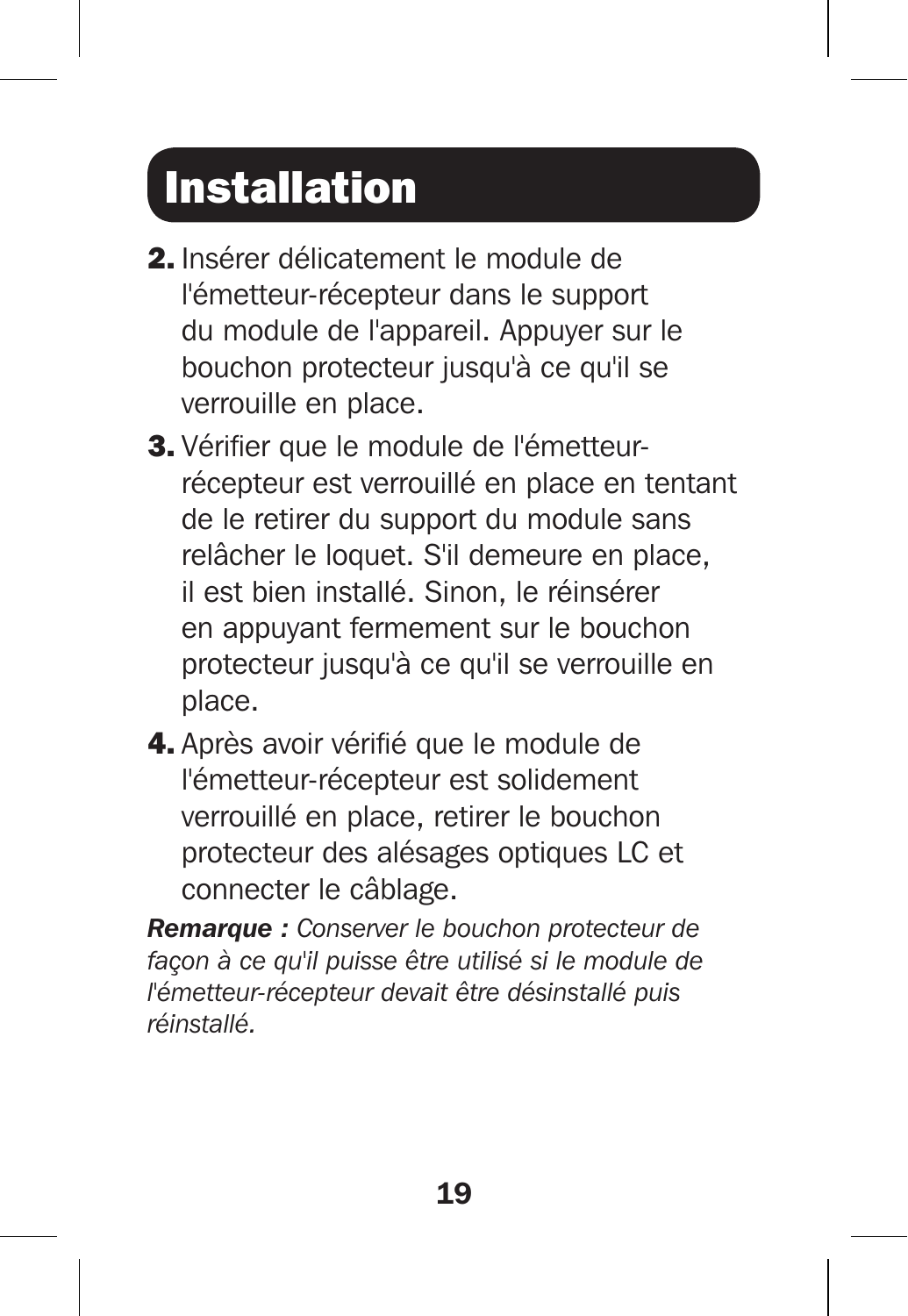# Caractéristiques techniques

| Normes de l'industrie                                                    | Ethernet Gigabit à fibres<br>optiques IEEE 802.3z<br>Ethernet 10 Gigabit à fibres<br>optiques IEEE 802.3ae |
|--------------------------------------------------------------------------|------------------------------------------------------------------------------------------------------------|
| Type de connecteur                                                       | Duplex LC                                                                                                  |
| Taux de transfert de<br>données maximum                                  | 11,1 Gbps                                                                                                  |
| Distance de transmission<br>maximale                                     | 10 km (6 miles) en utilisant<br>le câblage 8.3/125 $\sim$<br>10/125 SMF                                    |
| Longueur d'onde                                                          | 1 310 nm                                                                                                   |
| Mode de fonctionnement<br>à fibre                                        | Demi duplex/duplex complet                                                                                 |
| Prise en charge la<br>surveillance diagnostique<br>numérique (DDM) (DOM) | Oui                                                                                                        |
| Dimensions [H x I x P]                                                   | 58,38 x 13,7 x 8,5 mm<br>$(2,29 \times 0,53 \times 0,33 \text{ po})$                                       |
| Poids                                                                    | 20,5 g (0,72 oz)                                                                                           |
| Température de<br>fonctionnement                                         | 0 à 70 °C (32 à 158 °F)                                                                                    |
| Température d'entreposage                                                | -40 à 85 °C (-40 à 185 °F)                                                                                 |
| Humidité relative                                                        | 5 à 85 %, sans condensation                                                                                |
| Puissance TX maximale                                                    | 0 dB                                                                                                       |
| Puissance TX minimale                                                    | $-5dB$                                                                                                     |
| Sensibilité                                                              | $-14dB$                                                                                                    |
| Budget de puissance                                                      | 9 dB                                                                                                       |
| Besoins en matière<br>d'alimentation                                     | 3.3V                                                                                                       |
| Consommation d'énergie                                                   | 1,5 Watt (max.)                                                                                            |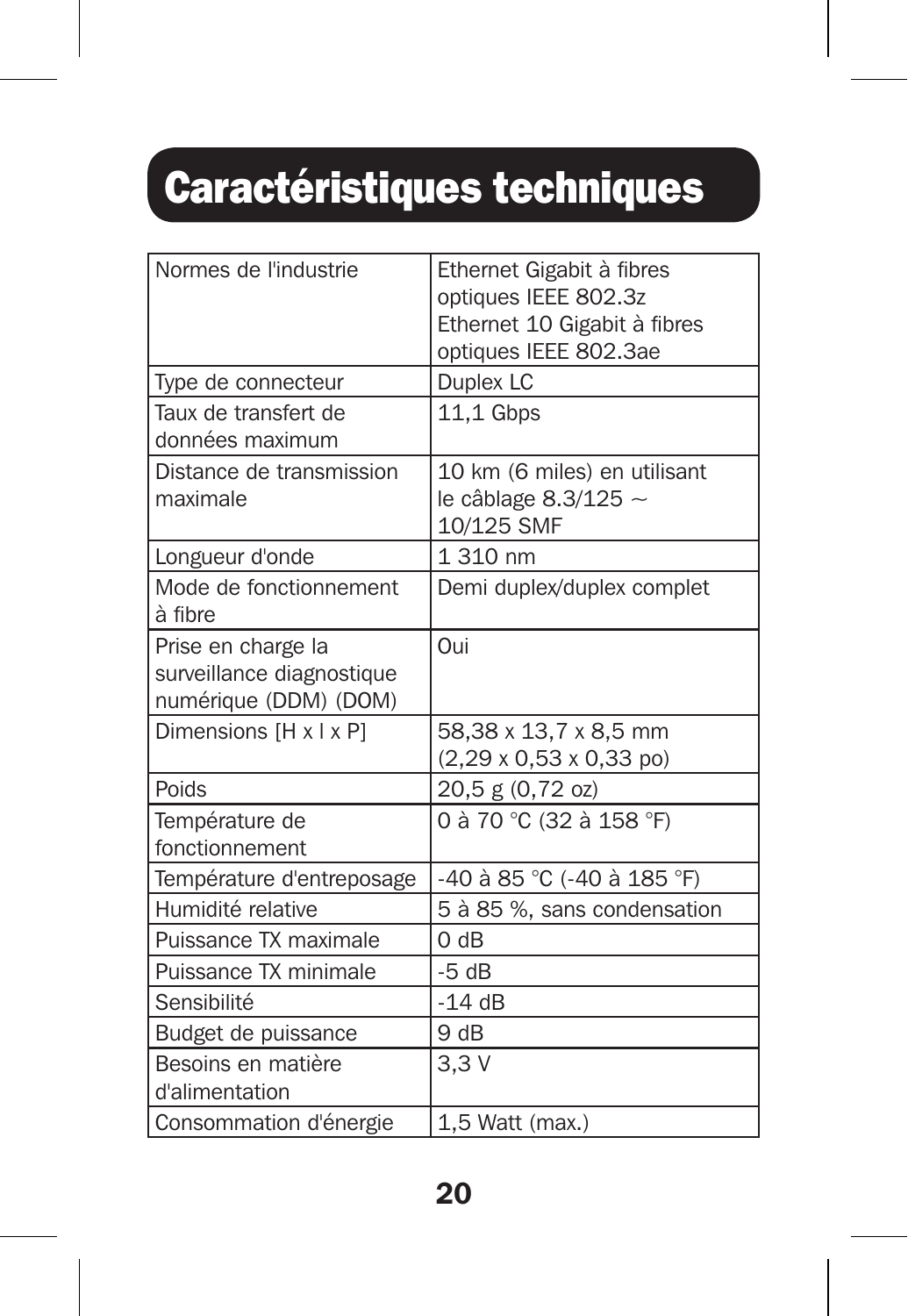### **Garantie**

#### Garantie limitée de 3 ans

Le vendeur garantit ce produit, s'il est utilisé conformément à toutes les instructions applicables, d'être exempt de tous défauts de matériaux et de fabrication pour une période de 3 ans à partir de la date d'achat initiale. Si le produit s'avère défectueux en raison d'un vice de matériau ou de fabrication au cours de cette période, le vendeur s'engage à réparer ou remplacer le produit, à son entière discrétion. Le service sous cette garantie ne peut être obtenu qu'en livrant ou en expédiant le produit (avec tous les frais d'expédition ou de livraison prépayés) à : Tripp Lite, 1111 W. 35th Street, Chicago, IL 60609 USA. Le vendeur paiera les frais d'expédition de retour. Visiter tripplite.com/support avant d'envoyer de l'équipement pour réparation.

CETTE GARANTIE NE S'APPLIQUE PAS À L'USURE NORMALE OU AUX DOMMAGES RÉSULTANT D'UNE MAUVAISE UTILISATION, D'UN ABUS OU D'UNE NÉGLIGENCE. LE VENDEUR N'ACCORDE AUCUNE GARANTIE EXPRESSE AUTRE QUE LA GARANTIE EXPRESSÉMENT DÉCRITE DANS LE PRÉSENT DOCUMENT. SAUF DANS LA MESURE OÙ CELA EST INTERDIT PAR LA LOI EN VIGUEUR, TOUTE GARANTIE IMPLICITE, Y COMPRIS TOUTES LES GARANTIES DE QUALITÉ MARCHANDE OU D'ADAPTATION, SONT LIMITÉES À LA PÉRIODE DE GARANTIE CI-DESSUS ET CETTE GARANTIE EXCLUT EXPRESSÉMENT TOUS DOMMAGES DIRECTS ET INDIRECTS. (Certains États ne permettent pas de limitations sur la durée d'une garantie implicite, et certains États ne permettent pas l'exclusion ou la limitation des dommages fortuits ou consécutifs, de sorte que les limitations ou exclusions susmentionnées peuvent ne pas s'appliquer à vous. Cette garantie vous donne des droits légaux spécifiques, et vous pouvez avoir d'autres droits qui varient selon le territoire).

AVERTISSEMENT : L'utilisateur individuel doit prendre soin de déterminer avant l'utilisation si cet appareil est approprié, adéquat et sûr pour l'usage prévu. Puisque les utilisations individuelles sont sujettes à des variations importantes, le fabricant ne fait aucune déclaration ou garantie quant à l'aptitude ou l'adaptation de ces dispositifs pour une application spécifique.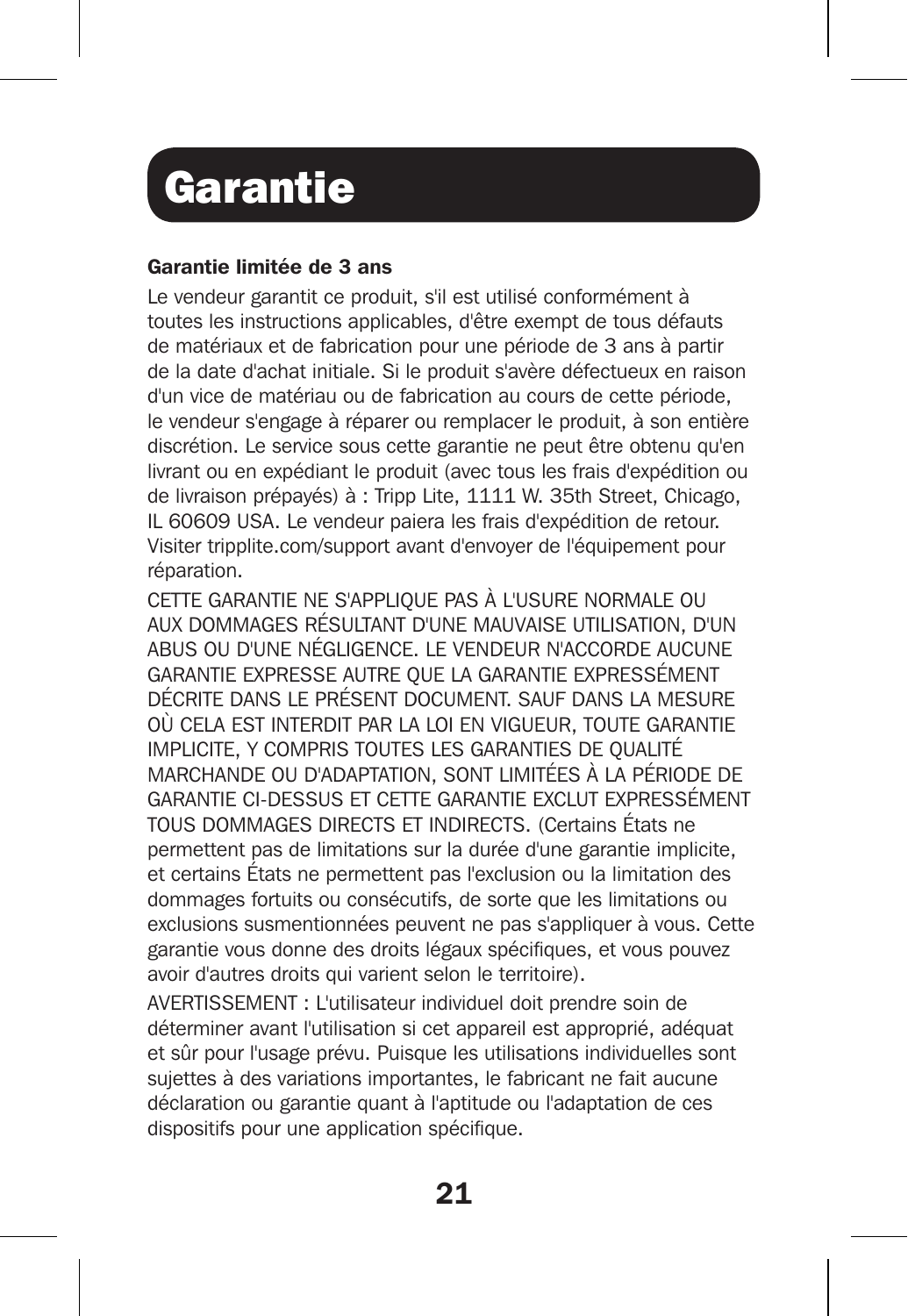## **Garantie**

#### Renseignements sur la conformité à la directive DEEE pour les clients de Tripp Lite et les recycleurs (Union européenne)



En vertu de la directive et des règlements d'application relatifs aux déchets d'équipements électriques et électroniques (DEEE), lorsque des clients achètent de l'équipement électrique et électronique neuf de Tripp Lite, ils ont droit :

- D'envoyer l'équipement usagé au recyclage pourvu qu'il soit remplacé par un équipement équivalent (cela varie selon les pays)
- D'envoyer le vieil équipement au recyclage en autant qu'il remplace un équipement équivalent (cela varie selon les pays)

La politique de Tripp Lite en est une d'amélioration continue. Les caractéristiques techniques sont modifiables sans préavis.



1111 W. 35th Street, Chicago, IL 60609 USA tripplite.com/support

22

19-09-128 93-3B39\_RevA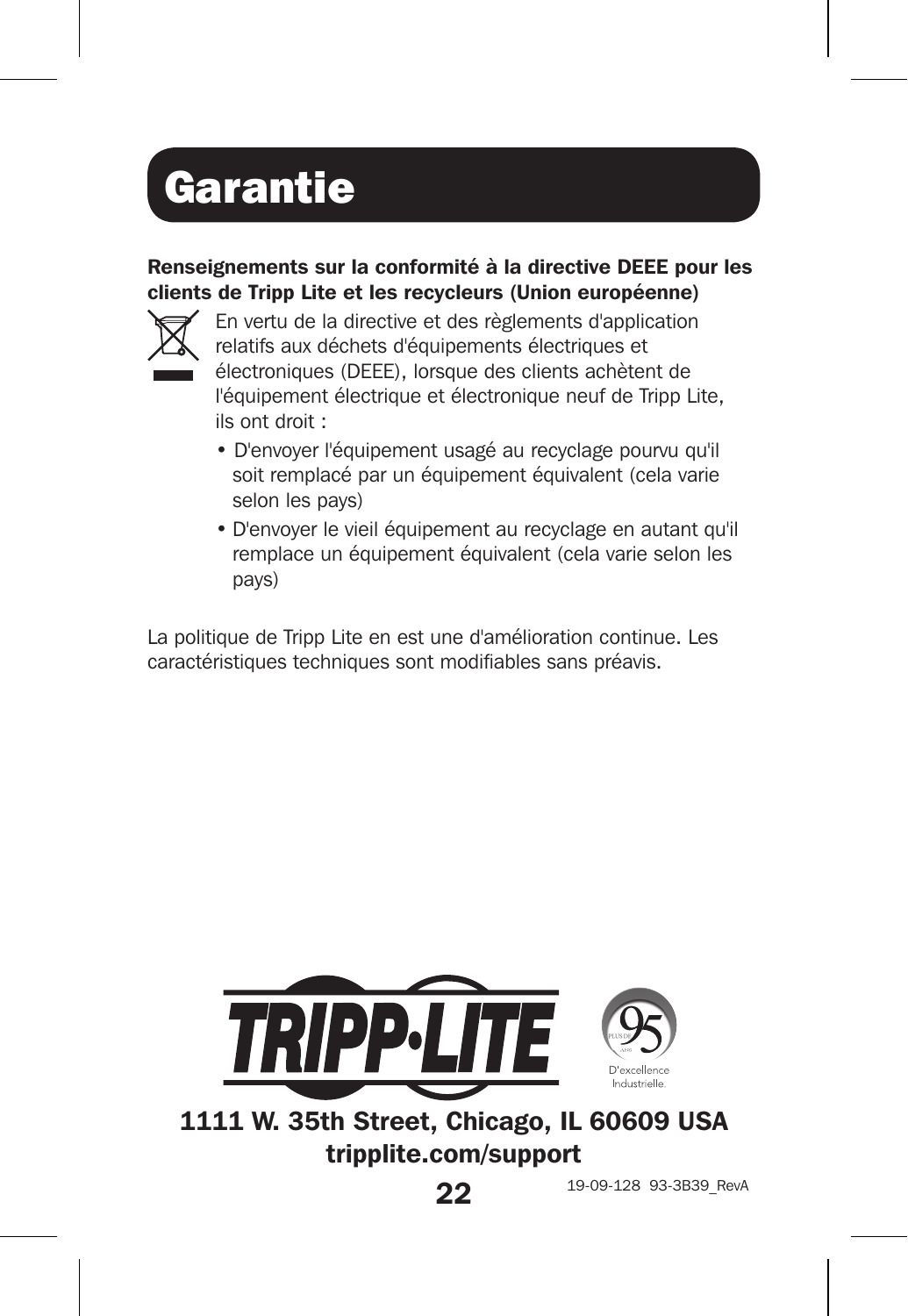## **Краткое руководство пользователя**

### **Совместимый с Cisco SFP-10G-LR-S трансивер 10GBase-LR SFP+ с поддержкой DDM; длина волны 1310 нм; дальность передачи до 10 км; одномодовое оптоволокно Модель: N286-10G-LR-S**

**English 1 • Español 9 • Français 16**



**1111 W. 35th Street, Chicago, IL 60609 USA tripplite.com/support**

Охраняется авторским правом © 2019 Tripp Lite. Перепечатка запрещается.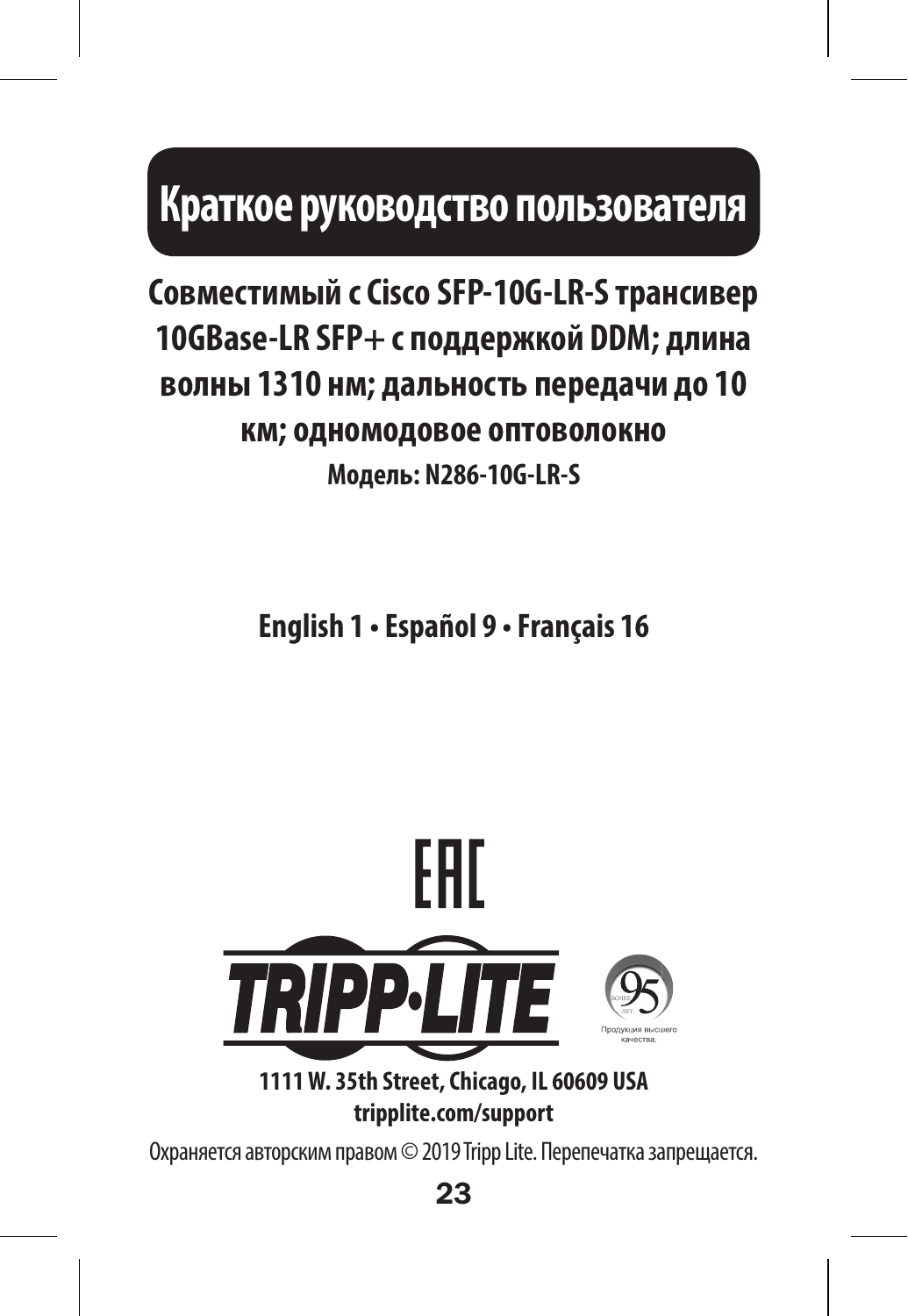### **Характеристики изделия**

- Трансивер 10GBase-LR поддерживает двунаправленную передачу данных со скоростью до 11,1 Гбит/с
- Трансиверы класса S поддерживают только сети Ethernet и коммерческие диапазоны рабочих температур
- Дальность передачи до 10 км при использовании одномодовых волоконно-оптических кабелей 8.3/125
- Совместимость с Common Management Spec SFF-8472 и SFF-8431 (при использовании дуплексного гнездового LC-разъема)
- Поддержка функции Digital Diagnostic Monitoring (DDM)
- Цельнометаллический корпус обеспечивает низкий уровень электромагнитных помех
- Возможность подключения в "горячем" режиме
- Совместимость с коммутаторами Cisco

### **Комплект поставки**

- Устройство мод. N286-10G-LR-S
- Краткое руководство пользователя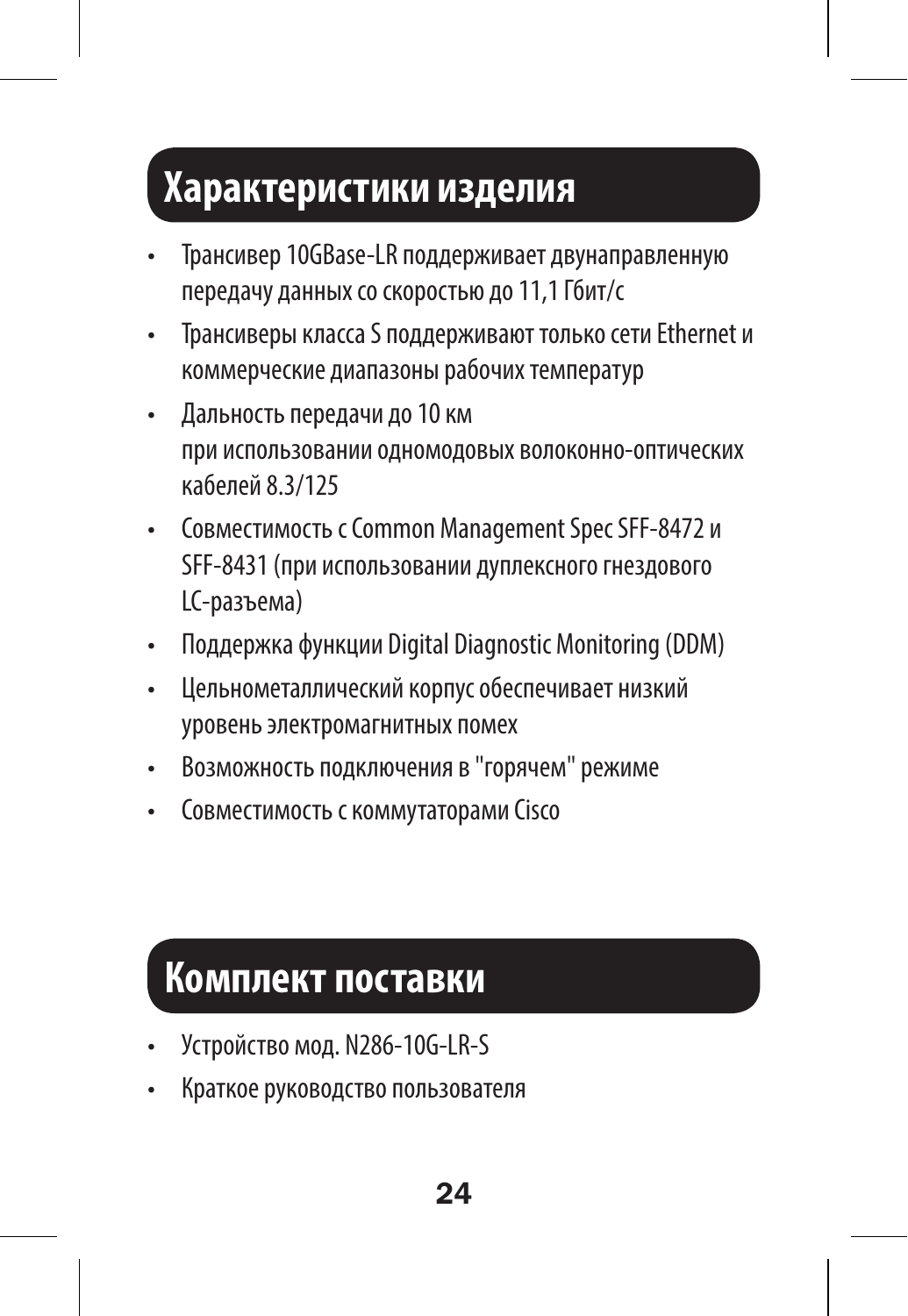### **Опциональные комплектующие**

- Дуплексные одномодовые волоконно-оптические соединительные кабели 8.3/125 LC серии N370
- Антистатический браслет P999-000

### **Установка**

#### **Примечания:**

- Приемопередающие модули SFP чувствительны к воздействию статического электричества и требуют надлежащего обращения. При работе с приемопередающим модулем обязательно следует использовать антистатический браслет или аналогичное приспособление.
- Ни в коем случае не следует устанавливать приемопередающий модуль с заранее подключенными кабелями. Во избежание повреждения кабелей, кабельных разъемов и/или оптического интерфейса необходимо отсоединять кабели перед установкой модуля.
- Многократный монтаж/демонтаж приемопередающего модуля сокращает его полезный срок службы. Не производите демонтаж и повторный монтаж модуля без крайней необходимости.
- **1.** Извлеките приемопередающий модуль из упаковки. Обязательно оставьте на месте пылезащитную заглушку, вставленную в отверстия оптических разъемов LC.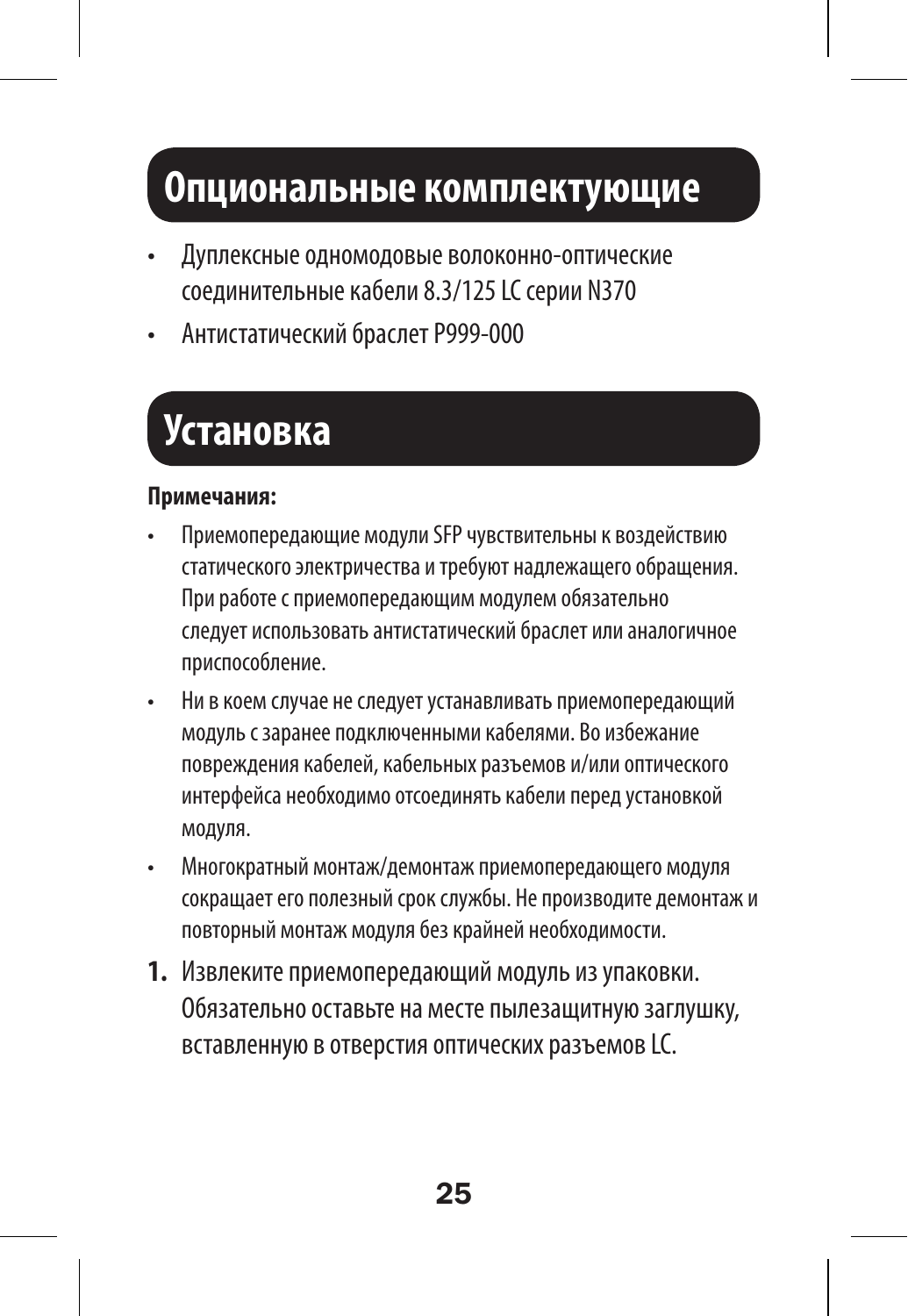### **Установка**

- **2.** Осторожно вставьте приемопередающий модуль в предназначенное для него гнездо в своем устройстве. Надавите на пылезащитную заглушку до ее фиксации.
- **3.** Проверьте надежность фиксации приемопередающего модуля, попытавшись извлечь его из гнезда, не освобождая защелку. Если он остается на своем месте, то он зафиксирован надлежащим образом. В противном случае вставьте его повторно, надавливая с усилием на пылезащитную заглушку до момента ее фиксации.
- **4.** После проверки надежности фиксации приемопередающего модуля извлеките пылезащитные заглушки из отверстий оптических разъемов LC и подключите свои кабели.

**Примечание.** Сохраняйте пылезащитную заглушку, т.к. она может понадобиться в случае необходимости демонтажа или повторного монтажа приемопередающего модуля.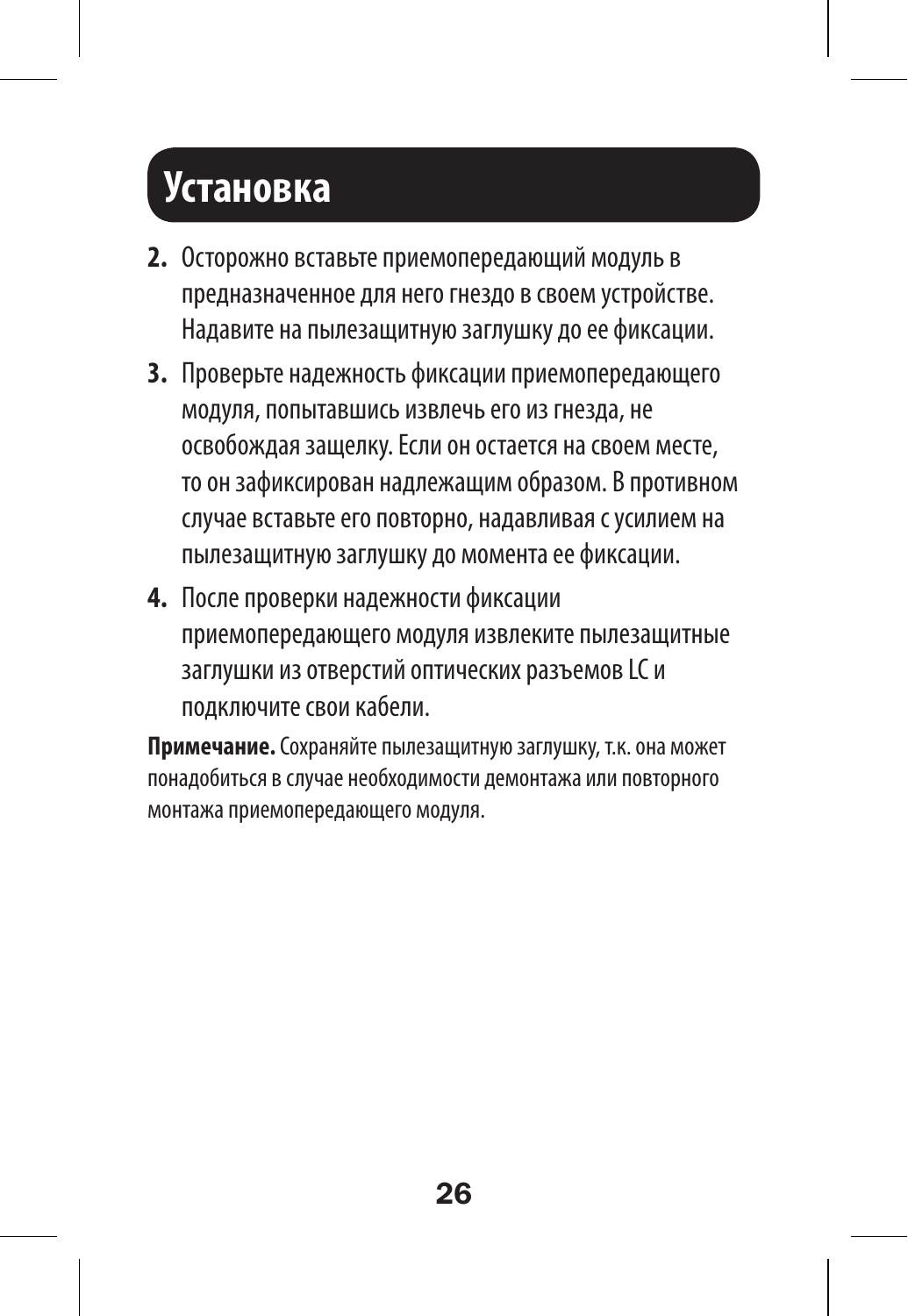### **Технические характеристики**

| Соответствие отраслевым        | IEEE 802.3z Fiber Optic Gigabit     |
|--------------------------------|-------------------------------------|
| стандартам                     | Ethernet                            |
|                                | IEEE 802.3ae Fiber Optic 10 Gigabit |
|                                | Ethernet                            |
| Тип разъема                    | LC Duplex                           |
| Максимальная скорость передачи | 11,1 Гбит/с                         |
| данных                         |                                     |
| Максимальная дальность         | 10 км при использовании             |
| передачи                       | ОДНОМОДОВЫХ ОПТОВОЛОКОННЫХ          |
|                                | кабелей 8.3/125 ~ 10/125            |
| Длина волны                    | 1310 нм                             |
| Режим работы волоконно-        | Полудуплексный/                     |
| оптических линий               | полнодуплексный                     |
| Поддержка DDM (DOM)            | Да                                  |
| Размеры (В х Ш х Г)            | 58,38 x 13,7 x 8,5 mm               |
| <b>Bec</b>                     | 20.5r                               |
| Диапазон рабочих температур    | От 0 до 70°С                        |
| Диапазон температур хранения   | От-40 до 85°С                       |
| Относительная влажность        | От 5 до 85%, без образования        |
|                                | конденсата                          |
| Максимальная мощность          | 0дБ                                 |
| передачи                       |                                     |
| Минимальная мощность передачи  | -5 дБ                               |
| Чувствительность               | -14 дБ                              |
| Бюджет мощности                | 9 дБ                                |
| Требования к электропитанию    | 3.3B                                |
| Потребляемая мощность          | 1.5 Вт (макс.)                      |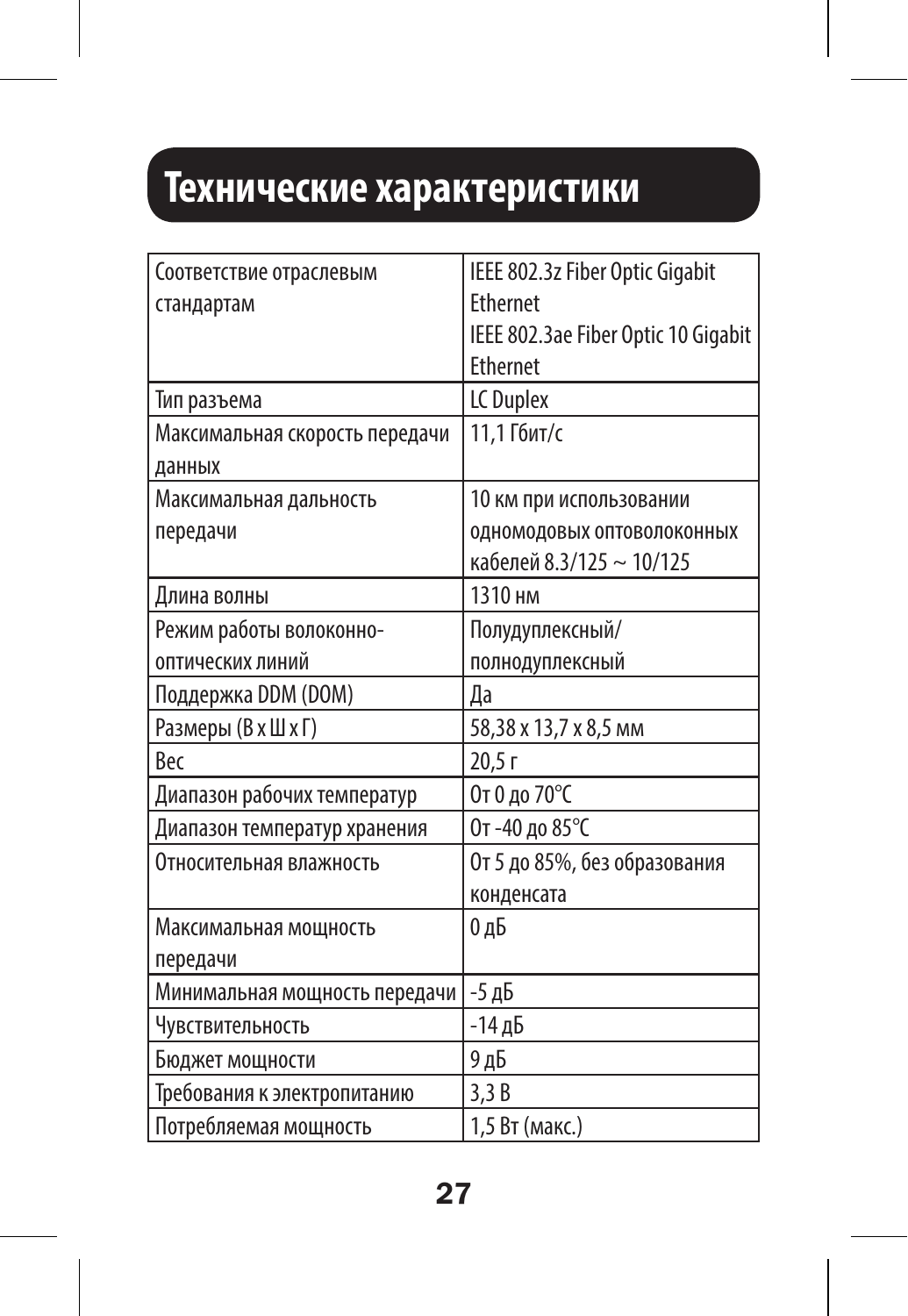### **Гарантийные обязательства**

#### **Ограниченная гарантия сроком 3 года**

Продавец гарантирует отсутствие изначальных дефектов материала или изготовления в течение 3 лет с момента первой покупки данного изделия при условии его использования в соответствии со всеми применимыми к нему указаниями. В случае проявления какихлибо дефектов материала или изготовления в течение указанного периода Продавец осуществляет ремонт или замену данного изделия исключительно по своему усмотрению. Обслуживание по настоящей Гарантии производится только при условии доставки или отправки вами бракованного изделия (с предварительной оплатой всех расходов по его транспортировке или доставке) по адресу: Tripp Lite, 1111 W. 35th Street, Chicago, IL 60609 USA. Расходы по обратной транспортировке изделия оплачиваются Продавцом. Перед возвратом любого оборудования для проведения ремонта ознакомьтесь с информацией на странице tripplite.com/support.

ДЕЙСТВИЕ НАСТОЯЩЕЙ ГАРАНТИИ НЕ РАСПРОСТРАНЯЕТСЯ НА СЛУЧАИ ЕСТЕСТВЕННОГО ИЗНОСА ИЛИ ПОВРЕЖДЕНИЯ В РЕЗУЛЬТАТЕ АВАРИИ, НЕНАДЛЕЖАЩЕГО ИСПОЛЬЗОВАНИЯ, НАРУШЕНИЯ ПРАВИЛ ЭКСПЛУАТАЦИИ ИЛИ ХАЛАТНОСТИ. ПРОДАВЕЦ НЕ ПРЕДОСТАВЛЯЕТ НИКАКИХ ЯВНО ВЫРАЖЕННЫХ ГАРАНТИЙ ЗА ИСКЛЮЧЕНИЕМ ПРЯМО ИЗЛОЖЕННОЙ В НАСТОЯЩЕМ ЛОКУМЕНТЕ. ЗА ИСКЛЮЧЕНИЕМ СЛУЧАЕВ, ЗАПРЕШЕННЫХ ЛЕЙСТВУЮЩИМ ЗАКОНОДАТЕЛЬСТВОМ, ВСЕ ПОДРАЗУМЕВАЕМЫЕ ГАРАНТИИ, ВКЛЮЧАЯ ВСЕ ГАРАНТИИ ПРИГОДНОСТИ ДЛЯ ПРОДАЖИ ИЛИ ИСПОЛЬЗОВАНИЯ ПО НАЗНАЧЕНИЮ, ОГРАНИЧЕНЫ ПО ПРОДОЛЖИТЕЛЬНОСТИ ДЕЙСТВИЯ ВЫШЕУКАЗАННЫМ ГАРАНТИЙНЫМ СРОКОМ; КРОМЕ ТОГО, ИЗ НАСТОЯЩЕЙ ГАРАНТИИ ЯВНЫМ ОБРАЗОМ ИСКЛЮЧАЮТСЯ ВСЕ ПОБОЧНЫЕ, СЛУЧАЙНЫЕ И КОСВЕННЫЕ УБЫТКИ. (В некоторых штатах не допускается введение ограничений на продолжительность действия тех или иных подразумеваемых гарантий, а в некоторых исключение или ограничение размера побочных или косвенных убытков. В этих случаях вышеизложенные ограничения или исключения могут на вас не распространяться. Настоящая Гарантия предоставляет вам конкретные юридические права, а набор других ваших прав может быть различным в зависимости от юрисдикции).

ВНИМАНИЕ! До начала использования данного устройства пользователь должен убедиться в том, что оно является пригодным, соответствующим или безопасным для предполагаемого применения. В связи с большим разнообразием конкретных применений производитель не дает каких-либо заверений или гарантий относительно пригодности данных изделий для какого-либо конкретного применения или их соответствия каким-либо конкретным требованиям.